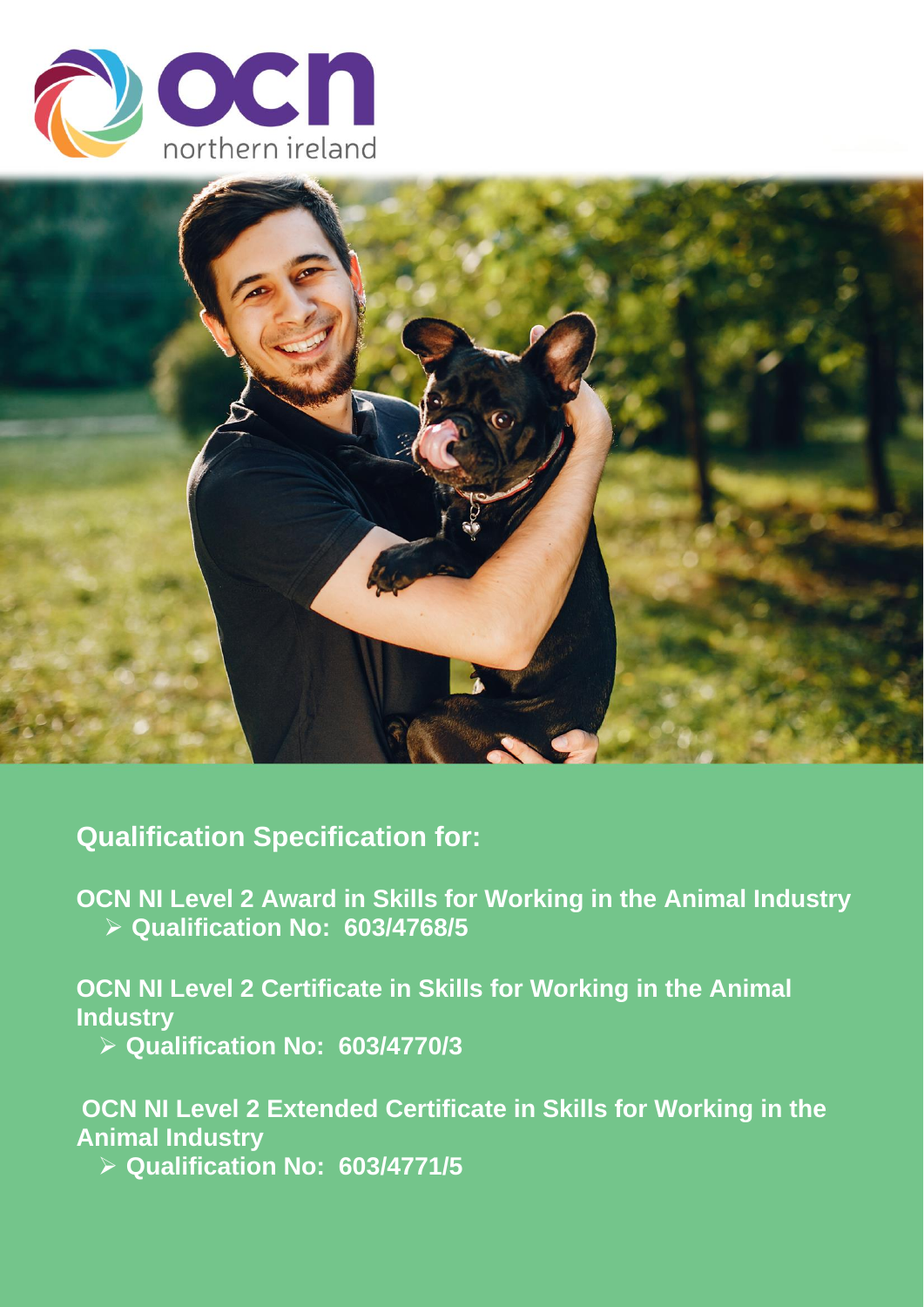

# **Qualification Regulation Information**

OCN NI Level 2 Award in Skills for Working in the Animal Industry Qualification Number: 603/4768/5

OCN NI Level 2 Certificate in Skills for Working in the Animal Industry Qualification Number: 603/4770/3

OCN NI Level 2 Extended Certificate in Skills for Working in the Animal Industry Qualification Number: 603/4771/5

| Operational start date: | 15 June 2019 |
|-------------------------|--------------|
| Operational end date:   | 31 May 2024  |
| Certification end date: | 31 May 2026  |

Qualification operational start and end dates indicate the lifecycle of a regulated qualification. The operational end date is the last date by which learners can be registered on a qualification and the certification end date is the last date by which learners can claim their certificate.

All OCN NI regulated qualifications are published to the Register of Regulated Qualifications (**<http://register.ofqual.gov.uk/>**). This site shows the qualifications and awarding organisations regulated by CCEA Regulation and Ofqual.

#### **OCN NI Contact Details**

Open College Network Northern Ireland (OCN NI) Sirius House 10 Heron Road Belfast BT3 9LE

Phone: 028 90463990 Web: **[www.ocnni.org.uk](http://www.ocnni.org.uk/)**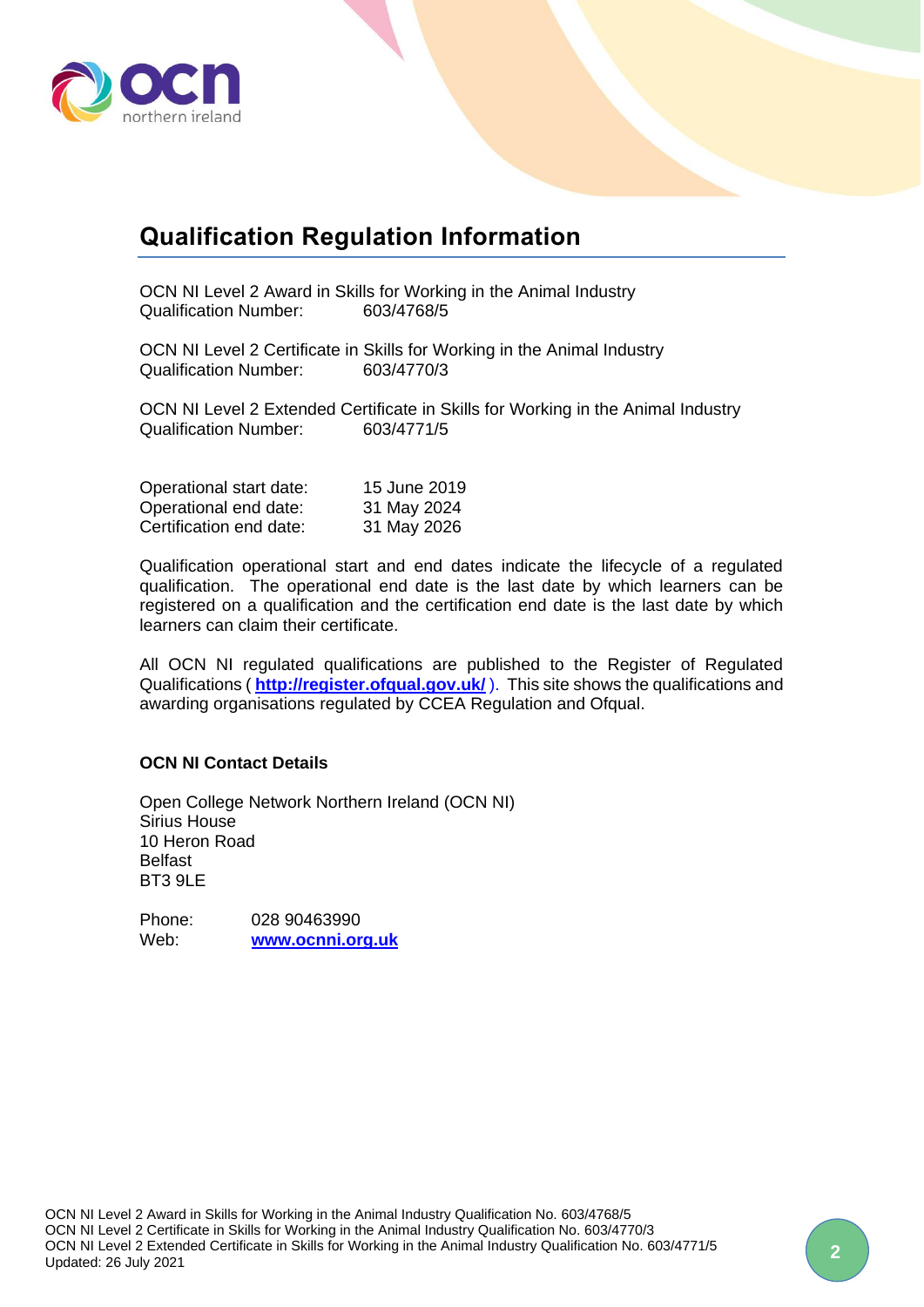

## <span id="page-2-0"></span>**Foreword**

This document explains OCN NI's requirements for the delivery and assessment of the following regulated qualifications:

- → **OCN NI Level 2 Award in Skills for Working in the Animal Industry**
- → **OCN NI Level 2 Certificate in Skills for Working in the Animal Industry**
- → **OCN NI Level 2 Extended Certificate in Skills for Working in the Animal Industry**

This specification sets out:

- Qualification features
- Centre requirements for delivering and assessing the qualification
- The structure and content of the qualification
- Unit details
- Assessment requirements for the qualification
- OCN NI's quality assurance arrangements for the qualification
- Administration

OCN NI will notify centres in writing of any major changes to this specification. We will also publish changes on our website at **[www.ocnni.org.uk](http://www.ocnni.org.uk/)**

This specification is provided online, so the version available on our website is the most up to date publication. It is important to note that copies of the specification that have been downloaded and printed may be different from this authoritative online version.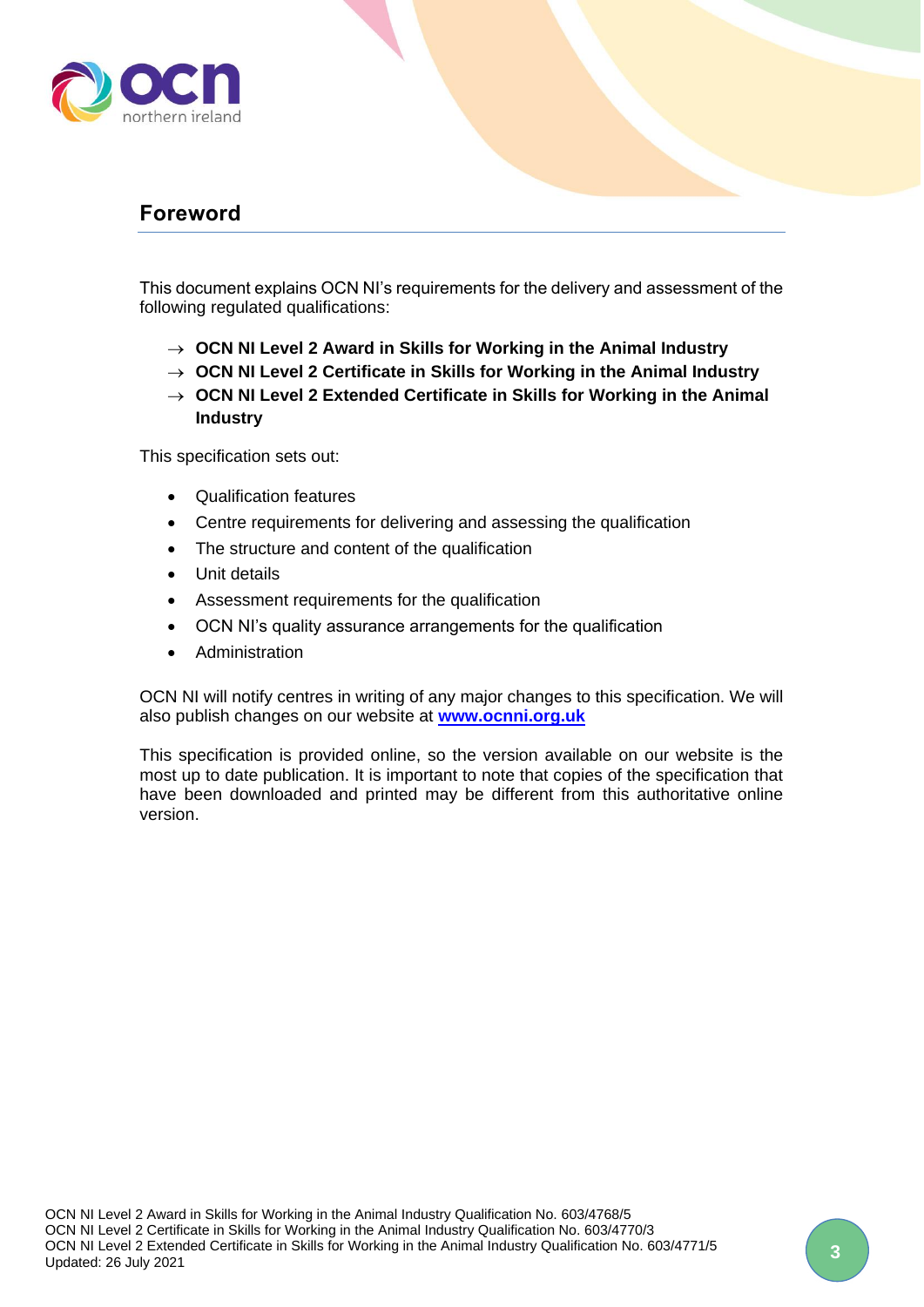

## **Contents**

| Centre Requirements for Delivering the Qualification 8 |  |
|--------------------------------------------------------|--|
|                                                        |  |
|                                                        |  |
|                                                        |  |
|                                                        |  |
|                                                        |  |
|                                                        |  |
|                                                        |  |
| Quality Assurance of Centre Performance  25            |  |
|                                                        |  |
|                                                        |  |
|                                                        |  |
|                                                        |  |
|                                                        |  |
|                                                        |  |
|                                                        |  |
|                                                        |  |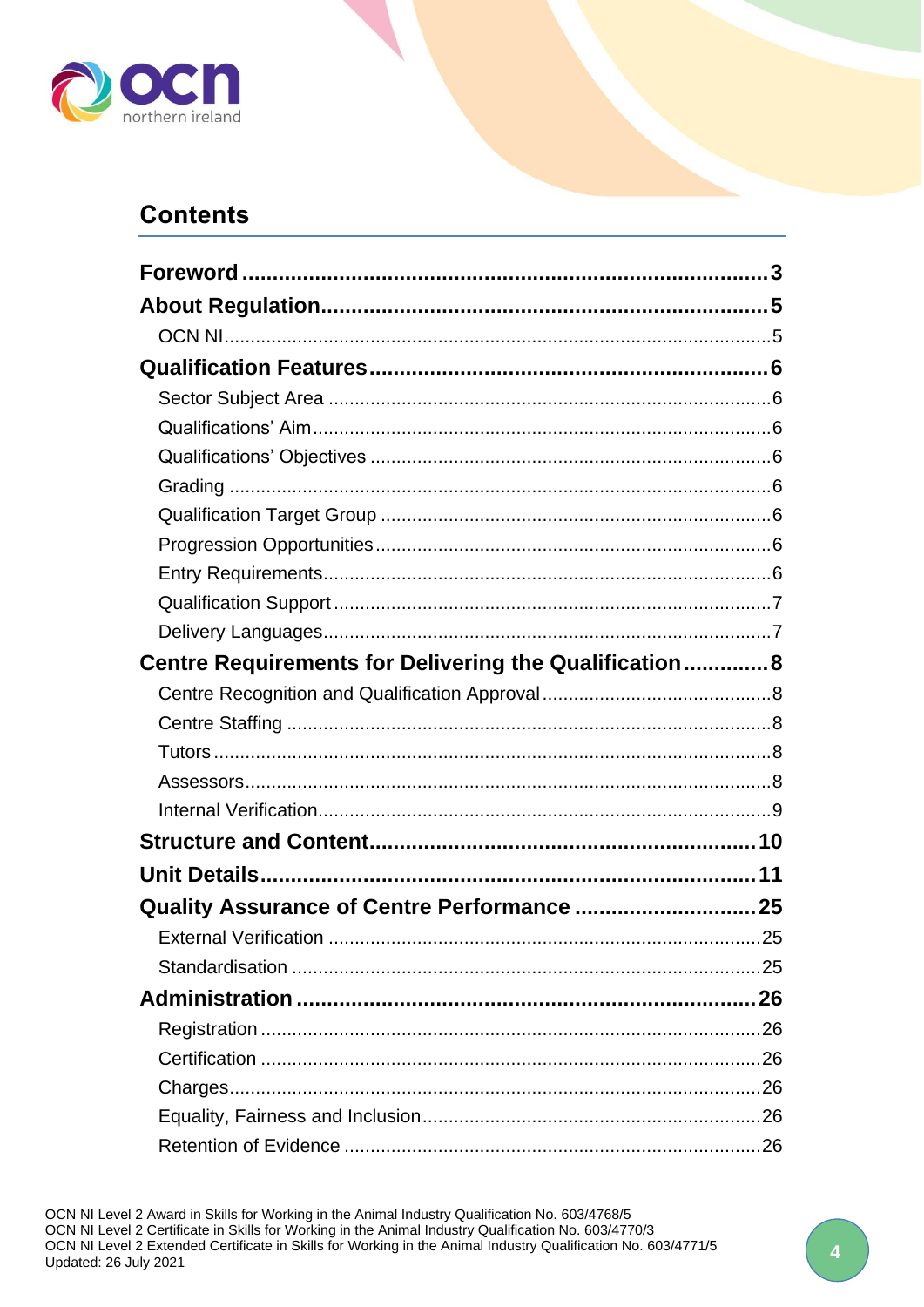

## <span id="page-4-0"></span>**About Regulation**

## <span id="page-4-1"></span>**OCN NI**

Open College Network Northern Ireland (OCN NI) is a regulated Awarding Organisation based in Northern Ireland. OCN NI is regulated by CCEA Regulation to develop and award professional and technical (vocational) qualifications from Entry Level up to and including Level 5 across all sector areas. In addition, OCN NI is regulated by Ofqual to award similar qualification types in England.

#### **The Regulated Qualifications Framework: an overview**

The Regulated Qualifications Framework (RQF) was introduced on 1<sup>st</sup> October 2015: the RQF provides a single framework for all regulated qualifications.

#### **Qualification Level**

The level indicates the difficulty and complexity of the knowledge and skills associated with any qualification. There are eight levels (Levels 1-8) supported by three 'entry' levels (Entry 1-3).

#### **Qualification Size**

Size refers to the estimated total amount of time it could typically take to study and be assessed for a qualification. Size is expressed in terms of Total Qualification Time (TQT), and the part of that time typically spent being taught or supervised, rather than studying alone, is known as Guided Learning Hours (GLH).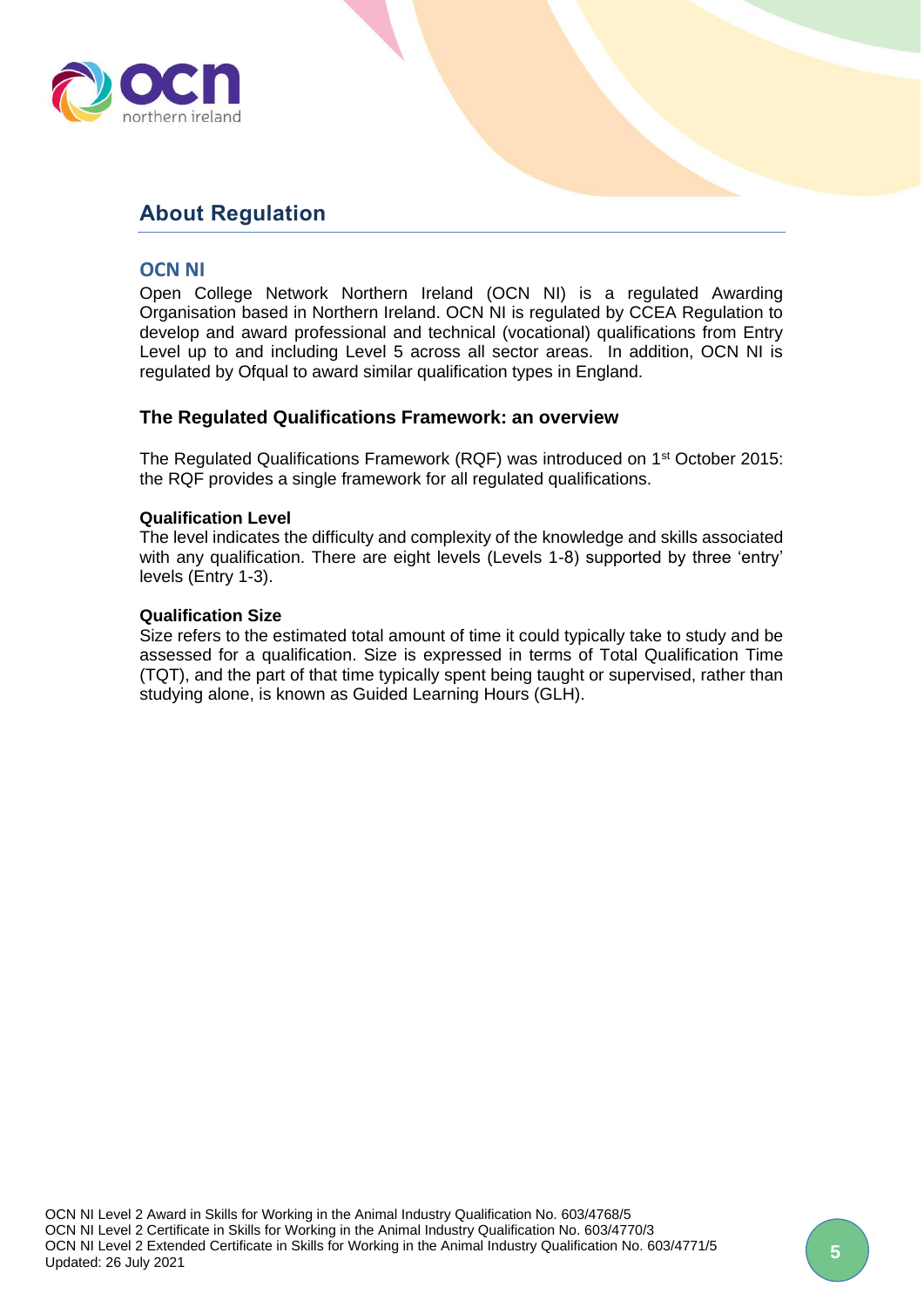

## <span id="page-5-0"></span>**Qualification Features**

### <span id="page-5-1"></span>**Sector Subject Area**

3.3 Animal care and veterinary science

## <span id="page-5-2"></span>**Qualifications' Aim**

The OCN NI Level 2 Award, Certificate and Extended Certificate in Skills for Working in the Animal Industry qualifications are designed to provide the learner with skills relating to animal related job roles.

## <span id="page-5-3"></span>**Qualifications' Objectives**

These qualifications are designed to provide the learner with skills and knowledge related to the following:

- animal behaviour and safe handling
- animal husbandry
- animal warden law enforcement powers
- animal health and biosecurity
- animal first aid
- grooming skills and techniques for small pet animals
- working in the animal industry

## <span id="page-5-4"></span>**Grading**

Grading for these qualifications is pass/fail.

## <span id="page-5-5"></span>**Qualification Target Group**

These qualifications are for individuals who wish to either enter the animal industry or are currently working in various animal industry roles and who wish to upgrade their skills.

#### <span id="page-5-6"></span>**Progression Opportunities**

The OCN NI Level 2 Award in Skills for Working in the Animal Industry will enable the learners to progress to the OCN NI Level 2 Certificate/Extended Certificate in Skills for Working in the Animal Industry and all qualifications will enhance employment opportunities for learners.

#### <span id="page-5-7"></span>**Entry Requirements**

Learners must be at least 16 years of age and have an interest in working with animals.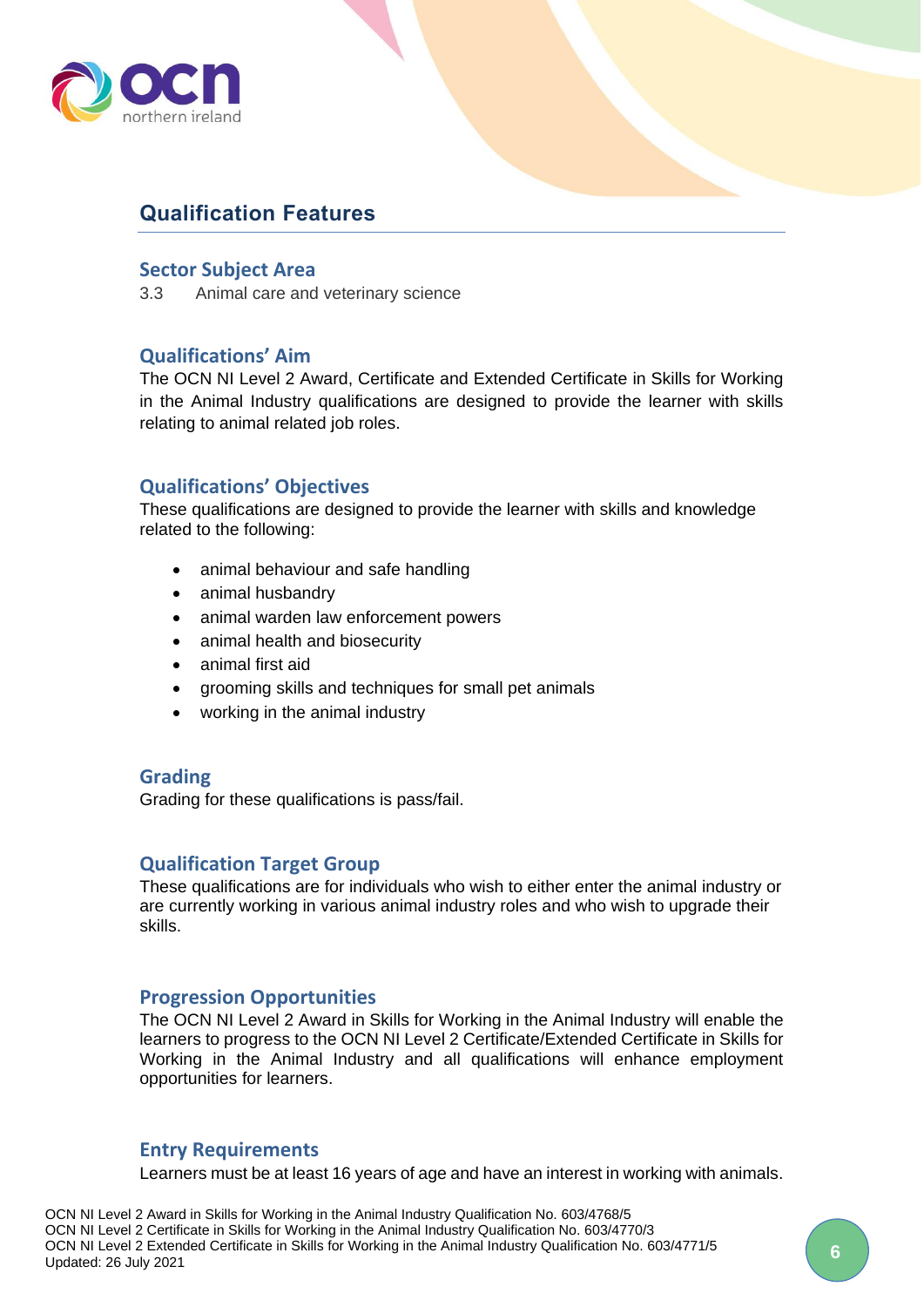

## <span id="page-6-0"></span>**Qualification Support**

A Qualification Support pack is available for OCN NI centres within the login area of the OCN NI website [\(https://www.ocnni.org.uk/my-account/\)](https://www.ocnni.org.uk/my-account/), which includes additional support for teachers, eg planning and assessment templates, guides to best practice, etc.

### <span id="page-6-1"></span>**Delivery Languages**

This qualification is available in English only at this time. If you wish to offer this qualification in Welsh or Irish (Gaeilge) then please contact OCN NI who will review demand and provide as appropriate.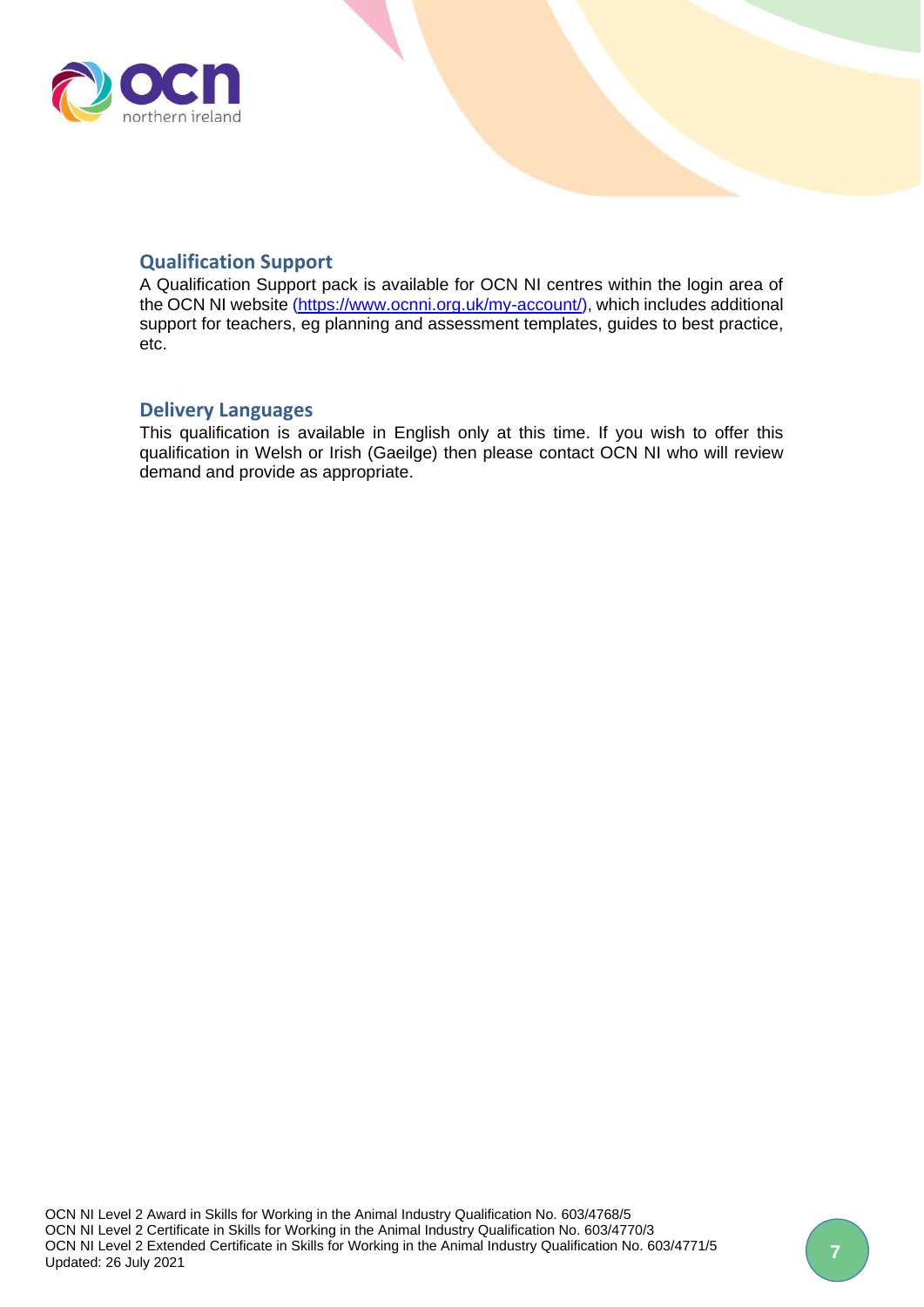

## <span id="page-7-0"></span>**Centre Requirements for Delivering the Qualification**

## <span id="page-7-1"></span>**Centre Recognition and Qualification Approval**

New and existing OCN NI recognised centres must apply for and be granted approval to deliver the qualification prior to the commencement of delivery.

## <span id="page-7-2"></span>**Centre Staffing**

Centres are required to have the following roles in place as a minimum, although a member of staff may hold more than one role\*:

- Centre contact
- Programme Co-ordinator
- Tutor
- Assessor
- **Internal Verifier**

\*Note: A person cannot be an internal verifier for their own assessments.

## <span id="page-7-3"></span>**Tutors**

Tutors delivering the qualifications should be occupationally competent, qualified to at least one level higher than the qualification and have a minimum of one year's relevant experience in the area of working with animals.

#### <span id="page-7-4"></span>**Assessors**

The qualifications are assessed within the centre and are subject to OCN NI's quality assurance processes. Units are achieved through internally set, internally assessed, and internally verified evidence.

#### *Assessors must:*

- be occupationally competent, qualified to at least one level higher than the qualification and have a minimum of one year's relevant experience in the area of working with animals
- have a minimum of one year's experience in the area they are assessing
- have direct or related relevant experience in assessment
- assess all assessment tasks and activities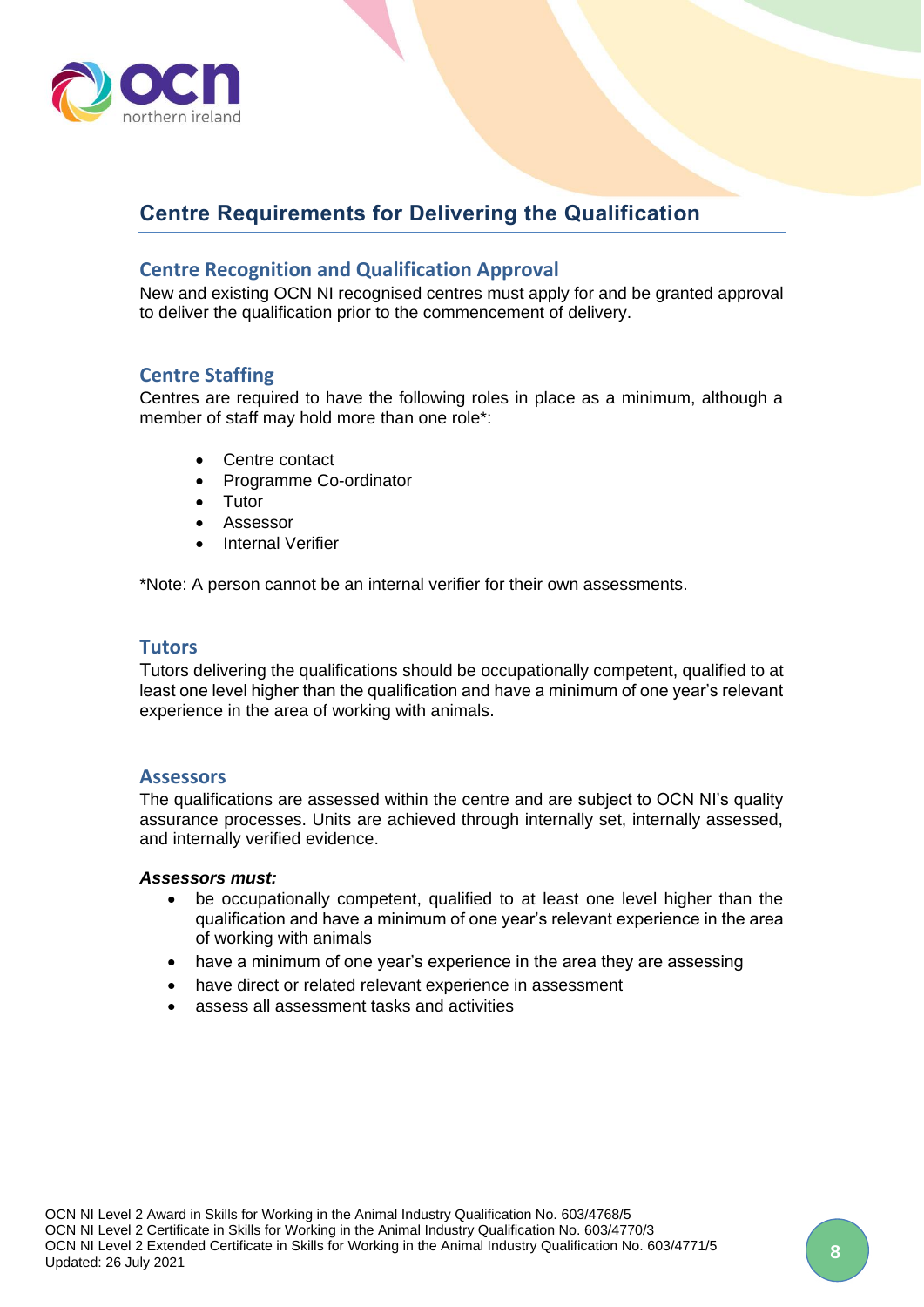

## <span id="page-8-0"></span>**Internal Verification**

OCN NI qualifications must be scrutinised through the centre's internal quality assurance processes as part of the recognised centre agreement with OCN NI. The centre must appoint an experienced and trained centre internal verifier whose responsibility is to act as the internal quality monitor for the verification of the delivery and assessment of the qualifications.

The centre must agree a working model for internal verification with OCN NI prior to delivery of the qualifications.

#### *Internal Verifiers must:*

- have at least one year's occupational experience in the areas they are internally verifying
- attend OCN NI's internal verifier training

Internal verifiers are required to:

- support tutors and assessors
- sample assessments according to the centre's sampling strategy
- ensure tasks are appropriate to the level being assessed
- maintain up-to-date records supporting the verification of assessment and learner achievement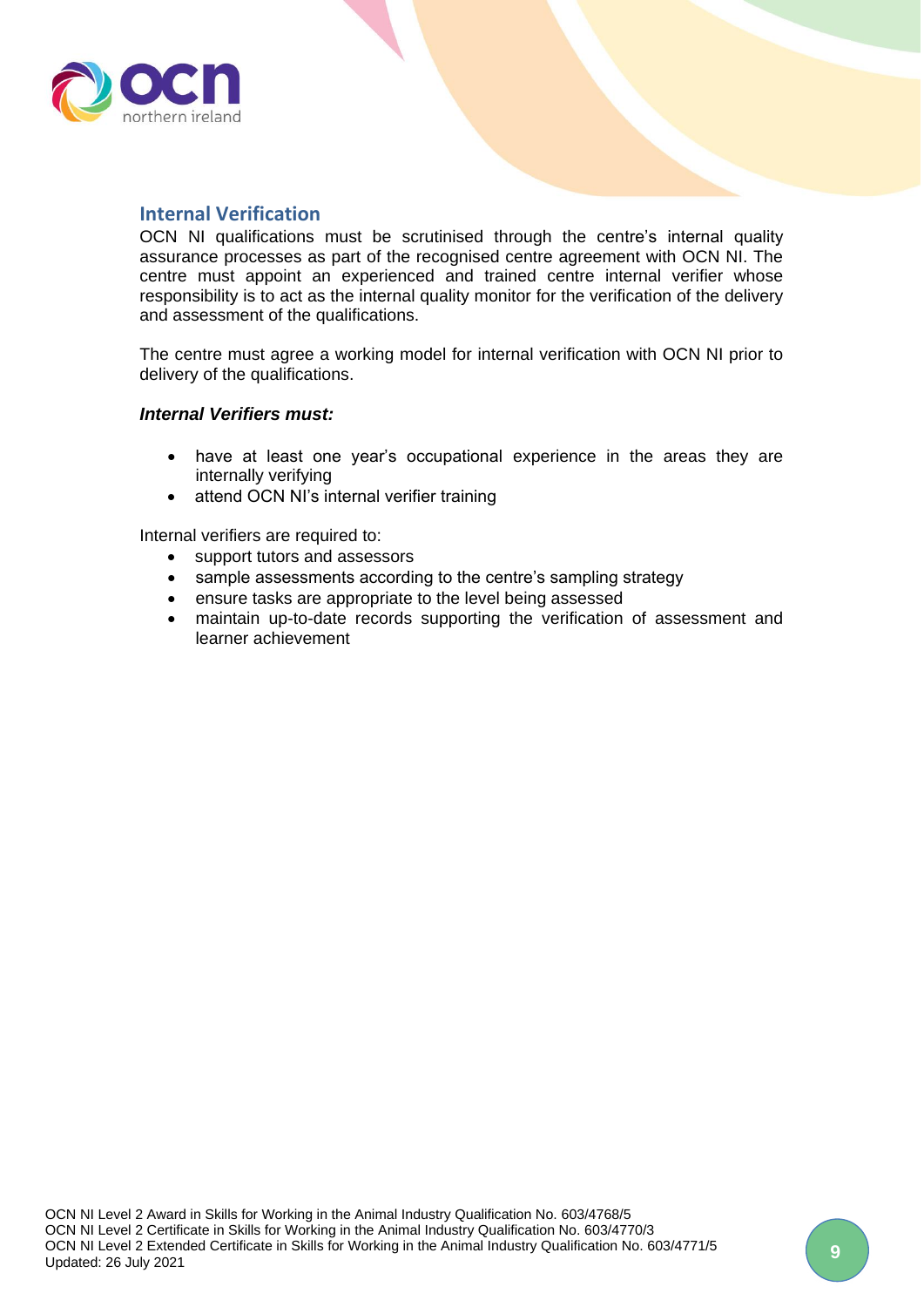

## <span id="page-9-0"></span>**Structure and Content**

### **OCN NI Level 2 Award in Skills for Working in the Animal Industry**

In order to achieve the OCN NI Level 2 Award in Skills for Working in the Animal Industry learners must complete a total 8 credits from any of the units.

| Total Qualification Time (TQT) for this qualification: | 80 hours |
|--------------------------------------------------------|----------|
| Guided Learning Hours (GLH) for this qualification:    | 64 hours |

#### **OCN NI Level 2 Certificate in Skills for Working in the Animal Industry**

In order to achieve the OCN NI Level 2 Certificate in Skills for Working in the Animal Industry learners must complete a total of 16 credits from any of the units.

| Total Qualification Time (TQT) for this qualification: | 160 hours |
|--------------------------------------------------------|-----------|
| Guided Learning Hours (GLH) for this qualification:    | 128 hours |

#### **OCN NI Level 2 Extended Certificate in Skills for Working in the Animal Industry**

In order to achieve the OCN NI Level 2 Extended Certificate in Skills for Working in the Animal Industry learners must complete a total of 32 credits from any of the units.

Total Qualification Time (TQT) for this qualification: 320 hours Guided Learning Hours (GLH) for this qualification: 256 hours

| <b>Unit Reference</b><br><b>Number</b> | <b>OCN NI</b><br><b>Unit</b><br><b>Code</b> | <b>Unit Title</b>                                                        | <b>TQT</b> | <b>Credit</b><br><b>Value</b> | <b>Level</b> |
|----------------------------------------|---------------------------------------------|--------------------------------------------------------------------------|------------|-------------------------------|--------------|
| L/617/6613                             | <b>CBE539</b>                               | <b>Animal Behaviour</b><br>and Safe Handling                             | 40         | 4                             | Two          |
| R/617/6614                             | <b>CBE540</b>                               | Animal Husbandry                                                         | 40         | 4                             | Two          |
| Y/617/6615                             | <b>CBE541</b>                               | Animal Warden Law<br><b>Enforcement Powers</b>                           | 40         | 4                             | Two          |
| D/617/6616                             | <b>CBE542</b>                               | Animal Health and<br><b>Biosecurity</b>                                  | 80         | 8                             | Two          |
| H/617/6617                             | <b>CBE543</b>                               | <b>Animal First Aid</b>                                                  | 80         | 8                             | Two          |
| M/617/6619                             | <b>CBE544</b>                               | Grooming Skills and<br><b>Techniques for Small</b><br><b>Pet Animals</b> | 40         | $\overline{\mathcal{A}}$      | Two          |
| T/617/6640                             | <b>CBE545</b>                               | Working in the<br>Animal Industry                                        | 40         | 4                             | Two          |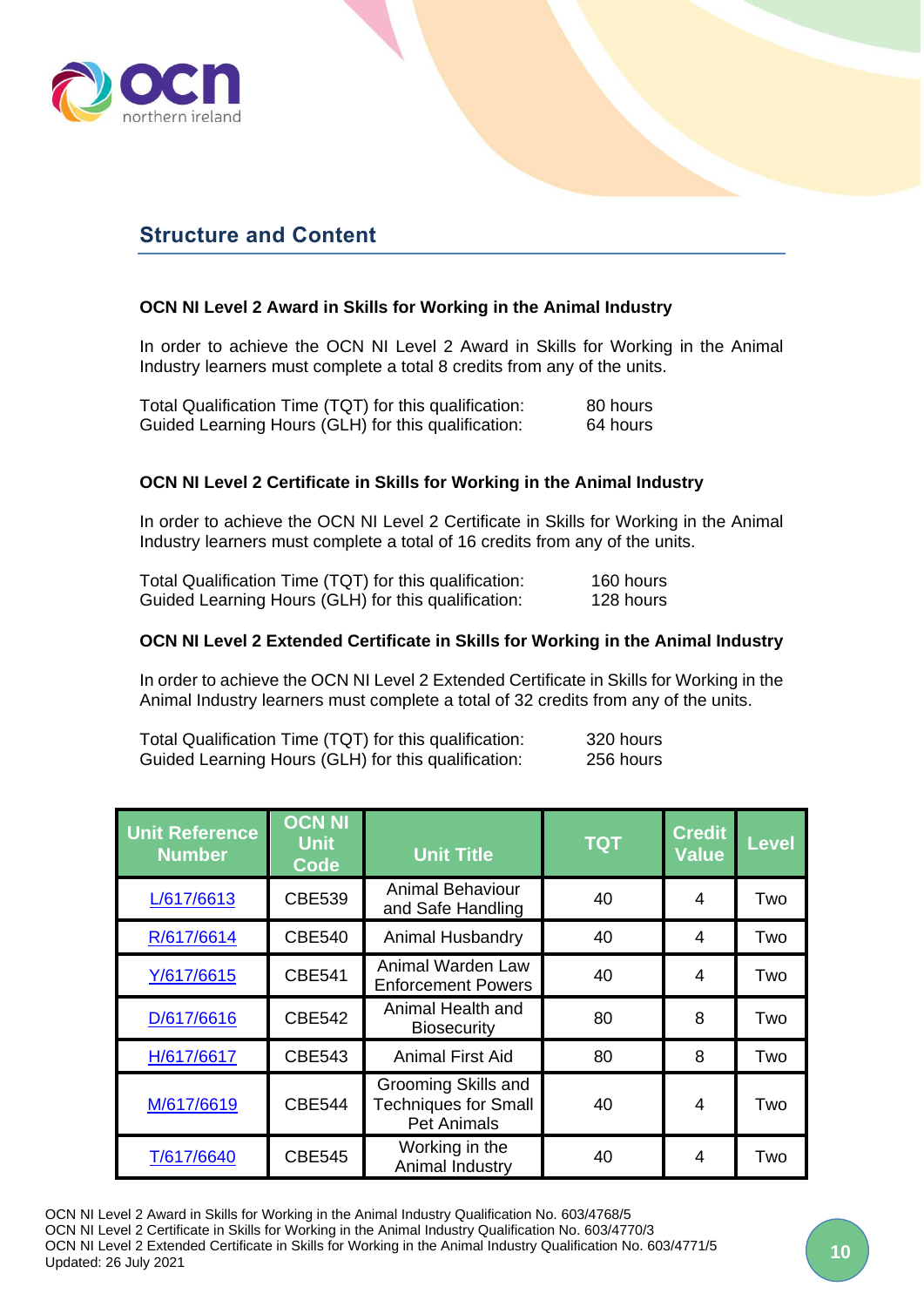

## <span id="page-10-0"></span>**Unit Details**

<span id="page-10-1"></span>

| Title                                                                                                                                                              |                                                                                                                                                                                                                                                               |                                                                                                                                                                                                                                                                                                                                                                                                                                                   | Animal Behaviour and Safe Handling                                                                                                                                                                                                     |  |
|--------------------------------------------------------------------------------------------------------------------------------------------------------------------|---------------------------------------------------------------------------------------------------------------------------------------------------------------------------------------------------------------------------------------------------------------|---------------------------------------------------------------------------------------------------------------------------------------------------------------------------------------------------------------------------------------------------------------------------------------------------------------------------------------------------------------------------------------------------------------------------------------------------|----------------------------------------------------------------------------------------------------------------------------------------------------------------------------------------------------------------------------------------|--|
| Level                                                                                                                                                              |                                                                                                                                                                                                                                                               | Two                                                                                                                                                                                                                                                                                                                                                                                                                                               |                                                                                                                                                                                                                                        |  |
| <b>Credit Value</b>                                                                                                                                                |                                                                                                                                                                                                                                                               | $\overline{4}$                                                                                                                                                                                                                                                                                                                                                                                                                                    |                                                                                                                                                                                                                                        |  |
| Guided Learning Hours (GLH)                                                                                                                                        |                                                                                                                                                                                                                                                               | $\overline{32}$                                                                                                                                                                                                                                                                                                                                                                                                                                   |                                                                                                                                                                                                                                        |  |
| <b>OCN NI Unit Code</b>                                                                                                                                            |                                                                                                                                                                                                                                                               | <b>CBE539</b>                                                                                                                                                                                                                                                                                                                                                                                                                                     |                                                                                                                                                                                                                                        |  |
| Unit Reference No                                                                                                                                                  |                                                                                                                                                                                                                                                               | L/617/6613                                                                                                                                                                                                                                                                                                                                                                                                                                        |                                                                                                                                                                                                                                        |  |
| Unit purpose and aim(s): The unit will enable the learner to gain a basic understanding of animal<br>behaviour and handling and how it can be applied in practice. |                                                                                                                                                                                                                                                               |                                                                                                                                                                                                                                                                                                                                                                                                                                                   |                                                                                                                                                                                                                                        |  |
| <b>Learning Outcomes</b>                                                                                                                                           |                                                                                                                                                                                                                                                               | <b>Assessment Criteria</b>                                                                                                                                                                                                                                                                                                                                                                                                                        |                                                                                                                                                                                                                                        |  |
| Know how to carry out behavioural<br>1.<br>observations on animals.                                                                                                |                                                                                                                                                                                                                                                               | behaviour.<br>a)<br>b).<br>C)                                                                                                                                                                                                                                                                                                                                                                                                                     | 1.1. Identify the importance of observing animal<br>1.2. Describe how to carry out behavioural<br>observations on at least three animal<br>species identifying:<br>normal behaviours<br>abnormal behaviours<br>common behaviours       |  |
| 2.<br>Know how to correctly and safely restrain<br>an animal.                                                                                                      |                                                                                                                                                                                                                                                               | 2.1. Compare the differences between the<br>handling and restraint of an animal.<br>2.2. Describe using examples, why an animal<br>would need to be restrained.<br>2.3. Describe how the following types of<br>restraint may be used:<br>verbal<br>a)<br>physical<br>b)<br>chemical<br>C)<br>2.4. Identify the correct equipment and personal<br>protective equipment used for restraining<br>an animal in at least three different<br>scenarios. |                                                                                                                                                                                                                                        |  |
| Be able to carry out practical animal<br>3.<br>handling and restraint.                                                                                             |                                                                                                                                                                                                                                                               | a) -<br>b)                                                                                                                                                                                                                                                                                                                                                                                                                                        | 3.1. Carry out, for at least three animals,<br>practical animal handling and restraint<br>techniques including:<br>visual behavioural assessment to<br>enable a safe approach before<br>restraint<br>carrying out a basic health check |  |
| <b>Assessment Guidance</b>                                                                                                                                         |                                                                                                                                                                                                                                                               |                                                                                                                                                                                                                                                                                                                                                                                                                                                   |                                                                                                                                                                                                                                        |  |
| The following assessment method/s may be used to ensure all learning outcomes and assessment<br>criteria are fully covered.                                        |                                                                                                                                                                                                                                                               |                                                                                                                                                                                                                                                                                                                                                                                                                                                   |                                                                                                                                                                                                                                        |  |
| <b>Assessment Method</b>                                                                                                                                           | <b>Definition</b>                                                                                                                                                                                                                                             |                                                                                                                                                                                                                                                                                                                                                                                                                                                   | <b>Possible Content</b>                                                                                                                                                                                                                |  |
| Portfolio of evidence                                                                                                                                              | A collection of documents<br>containing work undertaken<br>to be assessed as evidence<br>to meet required skills<br>outcomes<br>OR <sub>1</sub><br>A collection of documents<br>containing work that shows<br>the learner's progression<br>through the course |                                                                                                                                                                                                                                                                                                                                                                                                                                                   | Learner notes/written work<br>Learner log/diary<br>Peer notes<br>Record of observation<br>Record of discussion                                                                                                                         |  |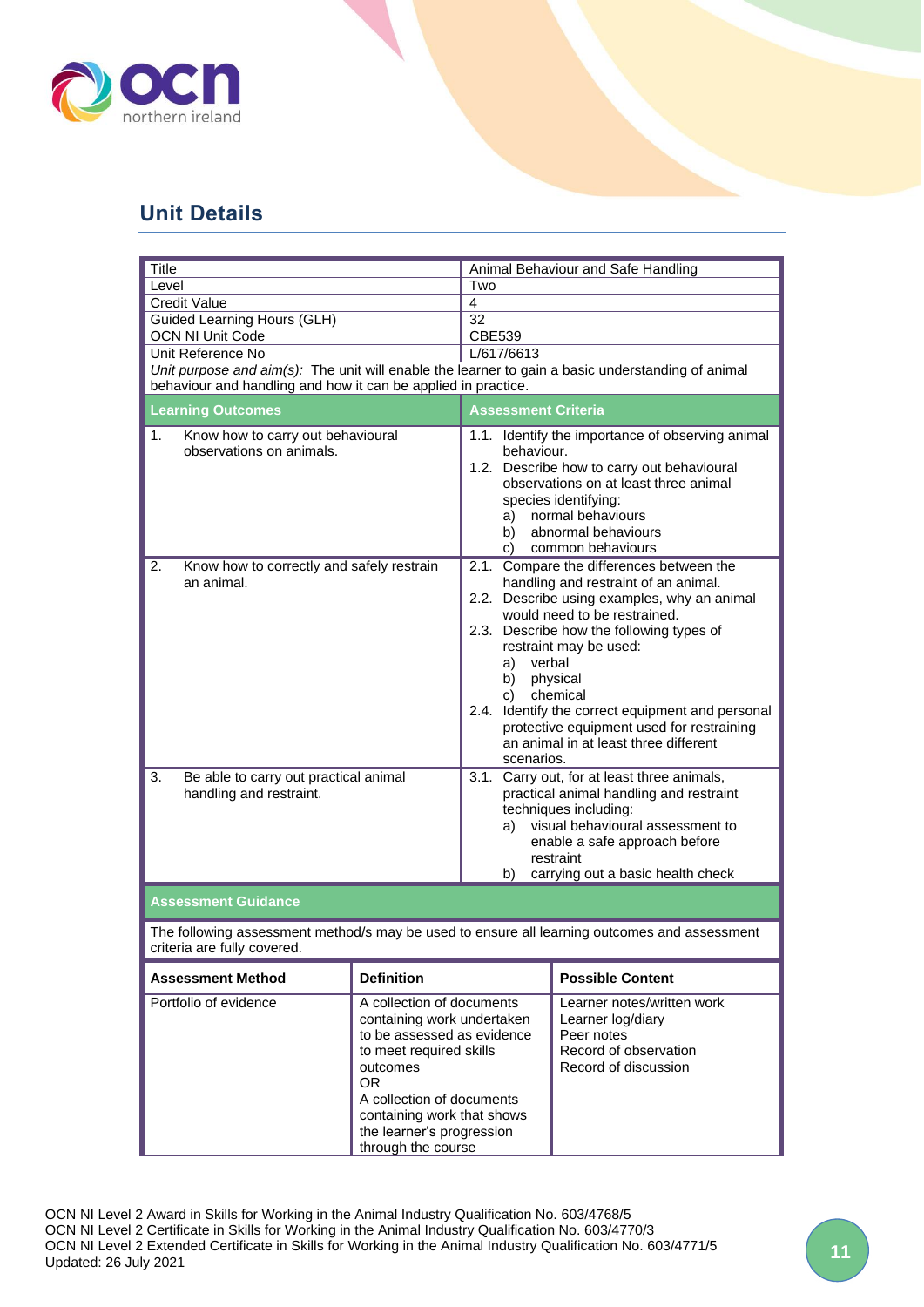

| Practical                | A practical demonstration of  | Record of observation      |
|--------------------------|-------------------------------|----------------------------|
| demonstration/assignment | a skill/situation selected by | Learner notes/written work |
|                          | the tutor or by learners, to  | Learner log                |
|                          | enable learners to practise   |                            |
|                          | and apply skills and          |                            |
|                          | knowledge                     |                            |
| Coursework               | Research or projects that     | Record of observation      |
|                          | count towards a learner's     | Learner notes/written work |
|                          | final outcome and             | Tutor notes/record         |
|                          | demonstrate the skills and/or | Learner log/diary          |
|                          | knowledge gained throughout   |                            |
|                          | the course                    |                            |
| E-assessment             | The use of information        | Electronic portfolio       |
|                          | technology to assess          | E-tests                    |
|                          | learners' work                |                            |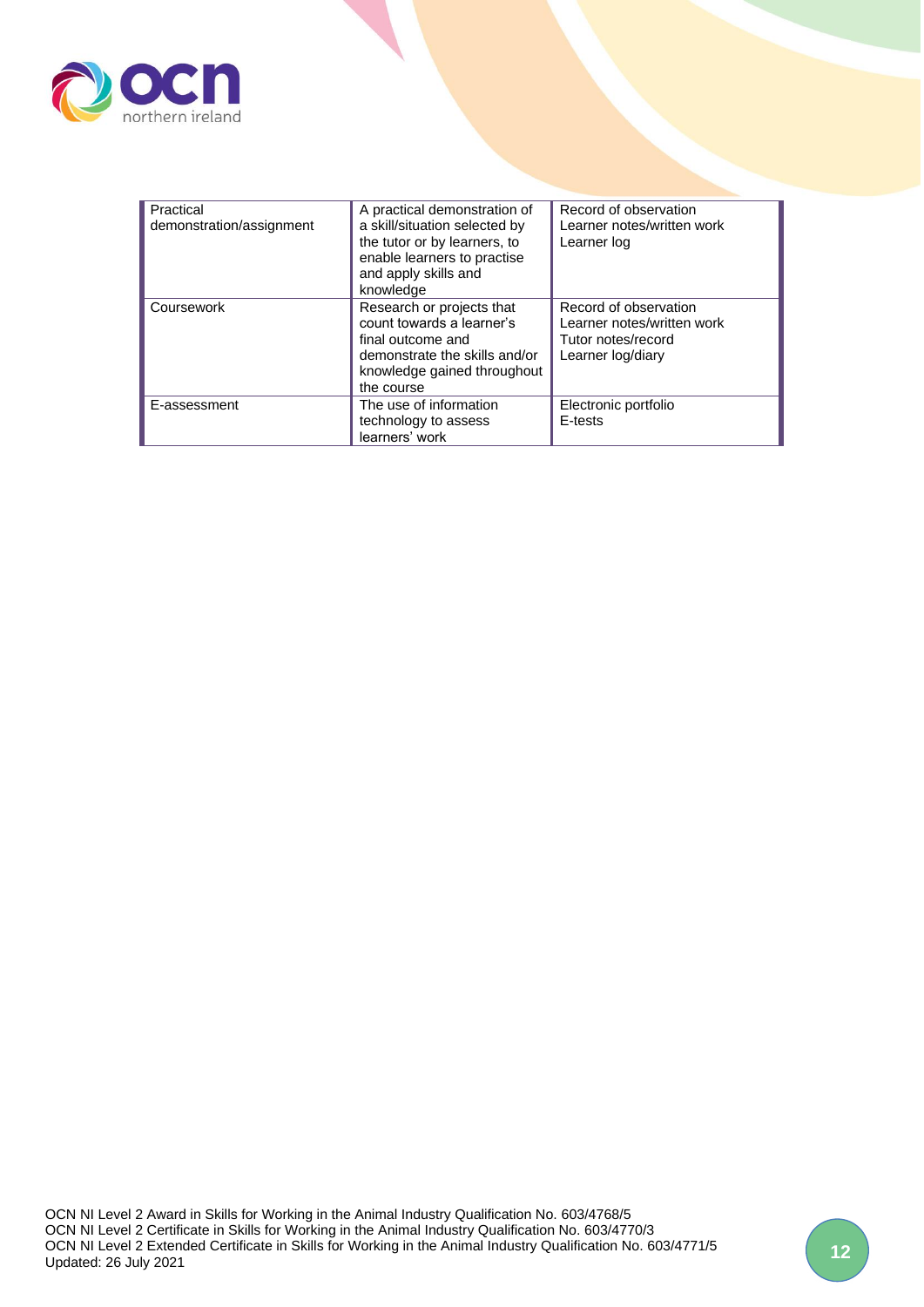

<span id="page-12-0"></span>

| <b>Title</b>                                                                                                                  |                                                                                                                                                                                                                                                   | Animal Husbandry                                   |                                                                                                                                                                                                                                                                                                                                                                                                                                            |
|-------------------------------------------------------------------------------------------------------------------------------|---------------------------------------------------------------------------------------------------------------------------------------------------------------------------------------------------------------------------------------------------|----------------------------------------------------|--------------------------------------------------------------------------------------------------------------------------------------------------------------------------------------------------------------------------------------------------------------------------------------------------------------------------------------------------------------------------------------------------------------------------------------------|
| Level                                                                                                                         | Two                                                                                                                                                                                                                                               |                                                    |                                                                                                                                                                                                                                                                                                                                                                                                                                            |
| <b>Credit Value</b>                                                                                                           | 4                                                                                                                                                                                                                                                 |                                                    |                                                                                                                                                                                                                                                                                                                                                                                                                                            |
| Guided Learning Hours (GLH)                                                                                                   | 32                                                                                                                                                                                                                                                |                                                    |                                                                                                                                                                                                                                                                                                                                                                                                                                            |
| <b>OCN NI Unit Code</b>                                                                                                       |                                                                                                                                                                                                                                                   | <b>CBE540</b>                                      |                                                                                                                                                                                                                                                                                                                                                                                                                                            |
| Unit Reference No                                                                                                             |                                                                                                                                                                                                                                                   | R/617/6614                                         |                                                                                                                                                                                                                                                                                                                                                                                                                                            |
| living conditions of animals housed in captivity. The learners will also be required to design                                |                                                                                                                                                                                                                                                   |                                                    | Unit purpose and aim(s): This unit will enable the leaner to understand habitat of origin and natural                                                                                                                                                                                                                                                                                                                                      |
| appropriate enclosures and feeding plans.                                                                                     |                                                                                                                                                                                                                                                   |                                                    |                                                                                                                                                                                                                                                                                                                                                                                                                                            |
| <b>Learning Outcomes</b>                                                                                                      |                                                                                                                                                                                                                                                   | <b>Assessment Criteria</b>                         |                                                                                                                                                                                                                                                                                                                                                                                                                                            |
| Understand habitat of origin and natural<br>1.<br>living conditions of animals housed in<br>captivity.                        |                                                                                                                                                                                                                                                   | including:<br>a) -<br>b)<br>C)<br>e) –<br>f)<br>g) | 1.1. Select at least two species of mammals,<br>reptiles and birds commonly kept in<br>captivity and illustrate the habitat of origin<br>and natural living conditions of each<br>day and night temperature/humidity<br>ranges<br>hours of daylight available seasonally<br>description of the biome<br>d) food sources available and how these<br>are acquired<br>living in groups or solitary<br>times of activity<br>size of home range |
| $\overline{2}$ .<br>Be able to investigate and design an<br>appropriate enclosure for a species in<br>captivity.              |                                                                                                                                                                                                                                                   |                                                    | 2.1. Define the term enclosure as it relates to<br>species in captivity.<br>2.2. Investigate the available enclosures within<br>the retail sector for each of the species<br>selected in AC1.1 and assess their<br>suitability and maintenance requirements.<br>2.3. Design an appropriate enclosure for each of<br>the species selected in AC1.1 justifying<br>design choices.                                                            |
| 3.<br>Be able to investigate the nutritional<br>requirements for a species in captivity and<br>develop a weekly feeding plan. |                                                                                                                                                                                                                                                   | choices.                                           | 3.1. Define the term nutrition.<br>3.2. Investigate the nutritional requirements for<br>each of the species selected in AC1.1, in<br>captivity, identifying appropriate food<br>sources and how they may be accessed.<br>3.3. Develop a weekly feeding plan for each of<br>the species selected in AC1.1 justifying                                                                                                                        |
| <b>Assessment Guidance</b>                                                                                                    |                                                                                                                                                                                                                                                   |                                                    |                                                                                                                                                                                                                                                                                                                                                                                                                                            |
| criteria are fully covered.                                                                                                   |                                                                                                                                                                                                                                                   |                                                    | The following assessment method/s may be used to ensure all learning outcomes and assessment                                                                                                                                                                                                                                                                                                                                               |
| <b>Assessment Method</b>                                                                                                      | <b>Definition</b>                                                                                                                                                                                                                                 |                                                    | <b>Possible Content</b>                                                                                                                                                                                                                                                                                                                                                                                                                    |
| Portfolio of evidence                                                                                                         | A collection of documents<br>containing work undertaken<br>to be assessed as evidence<br>to meet required skills<br>outcomes<br>OR.<br>A collection of documents<br>containing work that shows<br>the learner's progression<br>through the course |                                                    | Learner notes/written work<br>Learner log/diary<br>Peer notes<br>Record of observation<br>Record of discussion                                                                                                                                                                                                                                                                                                                             |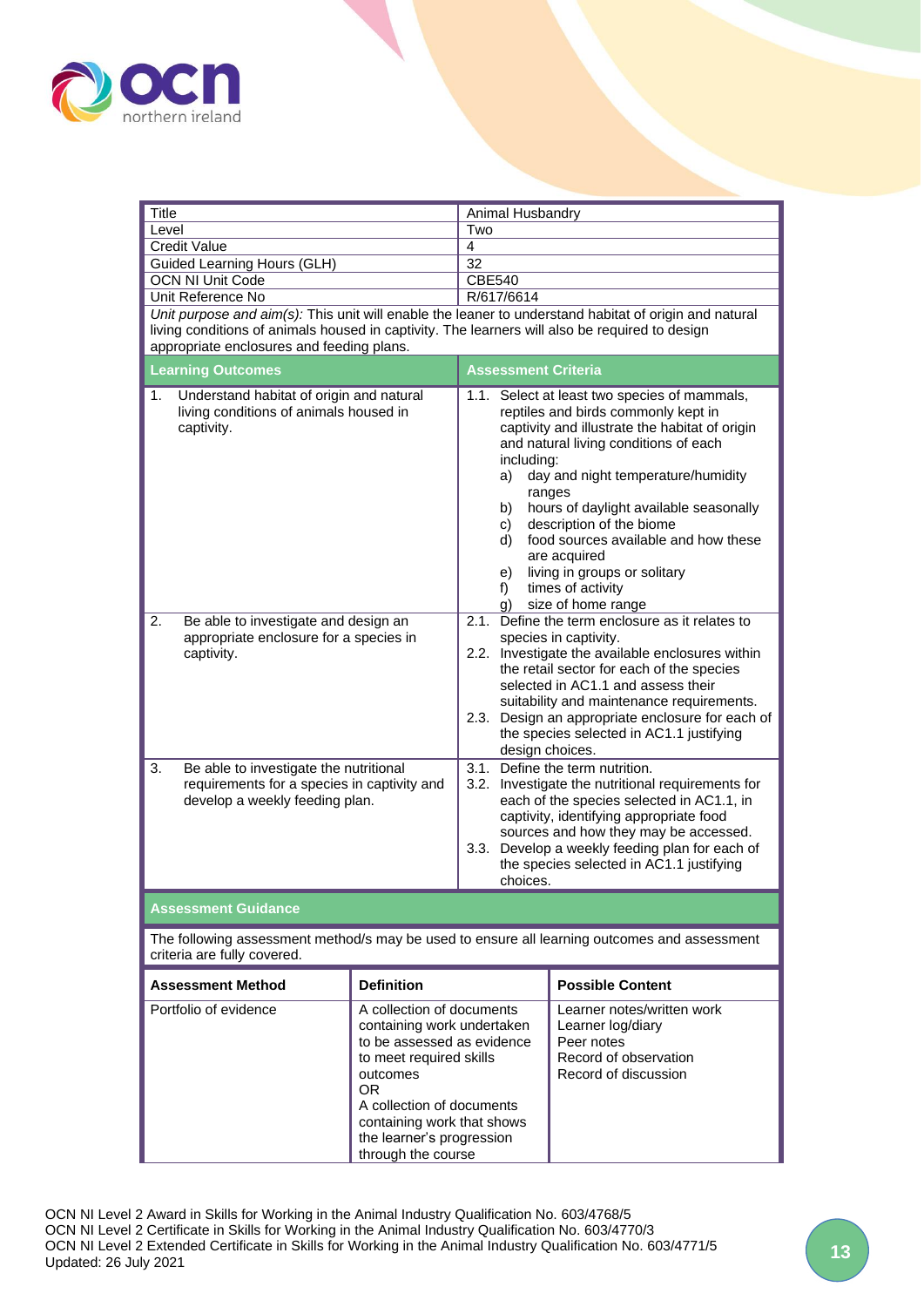

| Practical                | A practical demonstration of  | Record of observation      |
|--------------------------|-------------------------------|----------------------------|
| demonstration/assignment | a skill/situation selected by | Learner notes/written work |
|                          | the tutor or by learners, to  | Learner log                |
|                          | enable learners to practise   |                            |
|                          | and apply skills and          |                            |
|                          | knowledge                     |                            |
| Coursework               | Research or projects that     | Record of observation      |
|                          | count towards a learner's     | Learner notes/written work |
|                          | final outcome and             | Tutor notes/record         |
|                          | demonstrate the skills and/or | Learner log/diary          |
|                          | knowledge gained              |                            |
|                          | throughout the course         |                            |
| E-assessment             | The use of information        | Electronic portfolio       |
|                          | technology to assess          | E-tests                    |
|                          | learners' work                |                            |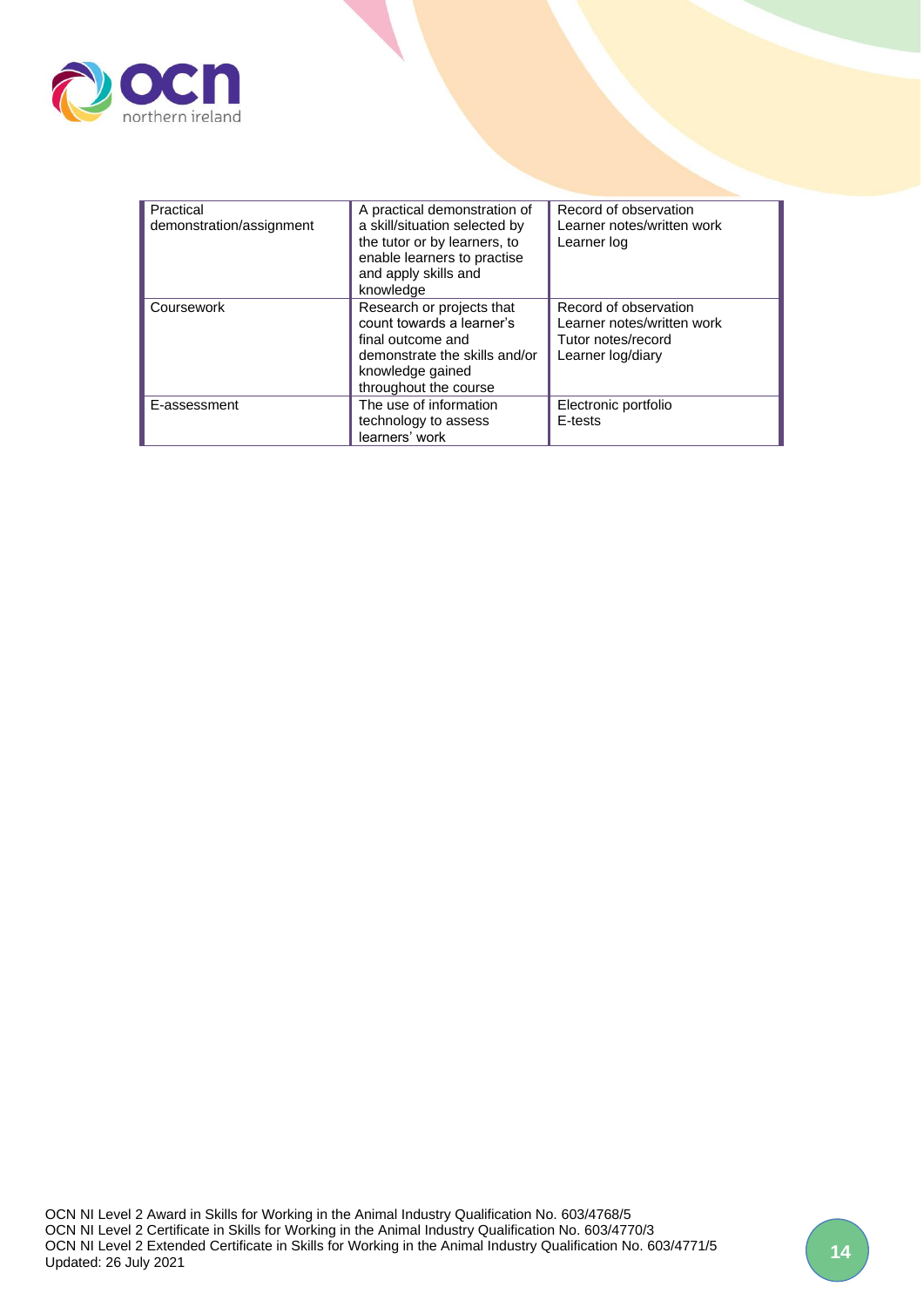

<span id="page-14-0"></span>

| Title                                                                                                           |                                                                                                                                                                                                                                                   |                                                                                                                                                                                                                              | Animal Warden Law Enforcement Powers                                                                                                                                                                                                           |  |
|-----------------------------------------------------------------------------------------------------------------|---------------------------------------------------------------------------------------------------------------------------------------------------------------------------------------------------------------------------------------------------|------------------------------------------------------------------------------------------------------------------------------------------------------------------------------------------------------------------------------|------------------------------------------------------------------------------------------------------------------------------------------------------------------------------------------------------------------------------------------------|--|
|                                                                                                                 | Level<br>Two                                                                                                                                                                                                                                      |                                                                                                                                                                                                                              |                                                                                                                                                                                                                                                |  |
|                                                                                                                 | <b>Credit Value</b><br>$\overline{4}$<br>32                                                                                                                                                                                                       |                                                                                                                                                                                                                              |                                                                                                                                                                                                                                                |  |
| Guided Learning Hours (GLH)<br><b>OCN NI Unit Code</b>                                                          |                                                                                                                                                                                                                                                   | CBE541                                                                                                                                                                                                                       |                                                                                                                                                                                                                                                |  |
| Unit Reference No                                                                                               |                                                                                                                                                                                                                                                   | Y/617/6615                                                                                                                                                                                                                   |                                                                                                                                                                                                                                                |  |
| Unit purpose and aim(s): This unit will enable the learner to understand animal welfare related                 |                                                                                                                                                                                                                                                   |                                                                                                                                                                                                                              |                                                                                                                                                                                                                                                |  |
|                                                                                                                 |                                                                                                                                                                                                                                                   |                                                                                                                                                                                                                              | legislation, the gathering and presentation of evidence, the interviewing of suspected animal owner                                                                                                                                            |  |
| offenders, preparing prosecution files and presenting cases in court.                                           |                                                                                                                                                                                                                                                   |                                                                                                                                                                                                                              |                                                                                                                                                                                                                                                |  |
| <b>Learning Outcomes</b>                                                                                        |                                                                                                                                                                                                                                                   | <b>Assessment Criteria</b>                                                                                                                                                                                                   |                                                                                                                                                                                                                                                |  |
| Understand current animal and dog welfare<br>1.<br>legislation with regard to enforcement within<br>own region. |                                                                                                                                                                                                                                                   |                                                                                                                                                                                                                              | 1.1. Summarise current animal welfare and dog<br>related legislation with regard to<br>enforcement within own region.<br>1.2. Define what is meant by attack under<br>current dog legislation with regard to<br>enforcement within own region. |  |
| 2.<br>Know the importance of and procedure for<br>retaining evidence.                                           |                                                                                                                                                                                                                                                   | 2.1.                                                                                                                                                                                                                         | Describe the importance of gathering and<br>retaining evidence.<br>2.2. Describe evidence as it relates to<br>procedures for criminal and civil<br>proceedings.                                                                                |  |
| 3.<br>Know how to use appropriate techniques to<br>interview suspected offending animal<br>owners.              |                                                                                                                                                                                                                                                   | Describe the legal requirements prior to<br>3.1.<br>interviewing suspected offending animal<br>owners.<br>3.2. Summarise techniques used to interview<br>suspected offending animal welfare owners<br>during investigations. |                                                                                                                                                                                                                                                |  |
| 4.<br>Be aware of the components of prosecution<br>files and disclosure within the law.                         |                                                                                                                                                                                                                                                   | 4.1. Describe the components of a prosecution<br>file.<br>4.2. Define what is meant by disclosure within<br>the law.                                                                                                         |                                                                                                                                                                                                                                                |  |
| 5.<br>Know about court presentation and<br>etiquette.                                                           |                                                                                                                                                                                                                                                   | 5.1. Describe procedures to be undertaken<br>when presenting a case at court.<br>5.2. Compare the differences between<br>Magistrates and Crown courts.                                                                       |                                                                                                                                                                                                                                                |  |
| <b>Assessment Guidance</b>                                                                                      |                                                                                                                                                                                                                                                   |                                                                                                                                                                                                                              |                                                                                                                                                                                                                                                |  |
| criteria are fully covered.                                                                                     |                                                                                                                                                                                                                                                   |                                                                                                                                                                                                                              | The following assessment method/s may be used to ensure all learning outcomes and assessment                                                                                                                                                   |  |
| <b>Assessment Method</b>                                                                                        | <b>Definition</b>                                                                                                                                                                                                                                 |                                                                                                                                                                                                                              | <b>Possible Content</b>                                                                                                                                                                                                                        |  |
| Portfolio of evidence                                                                                           | A collection of documents<br>containing work undertaken<br>to be assessed as evidence<br>to meet required skills<br>outcomes<br>OR.<br>A collection of documents<br>containing work that shows<br>the learner's progression<br>through the course |                                                                                                                                                                                                                              | Learner notes/written work<br>Learner log/diary<br>Peer notes<br>Record of observation<br>Record of discussion                                                                                                                                 |  |
| Practical<br>demonstration/assignment                                                                           | A practical demonstration of<br>a skill/situation selected by<br>the tutor or by learners, to<br>enable learners to practise<br>and apply skills and<br>knowledge                                                                                 |                                                                                                                                                                                                                              | Record of observation<br>Learner notes/written work<br>Learner log                                                                                                                                                                             |  |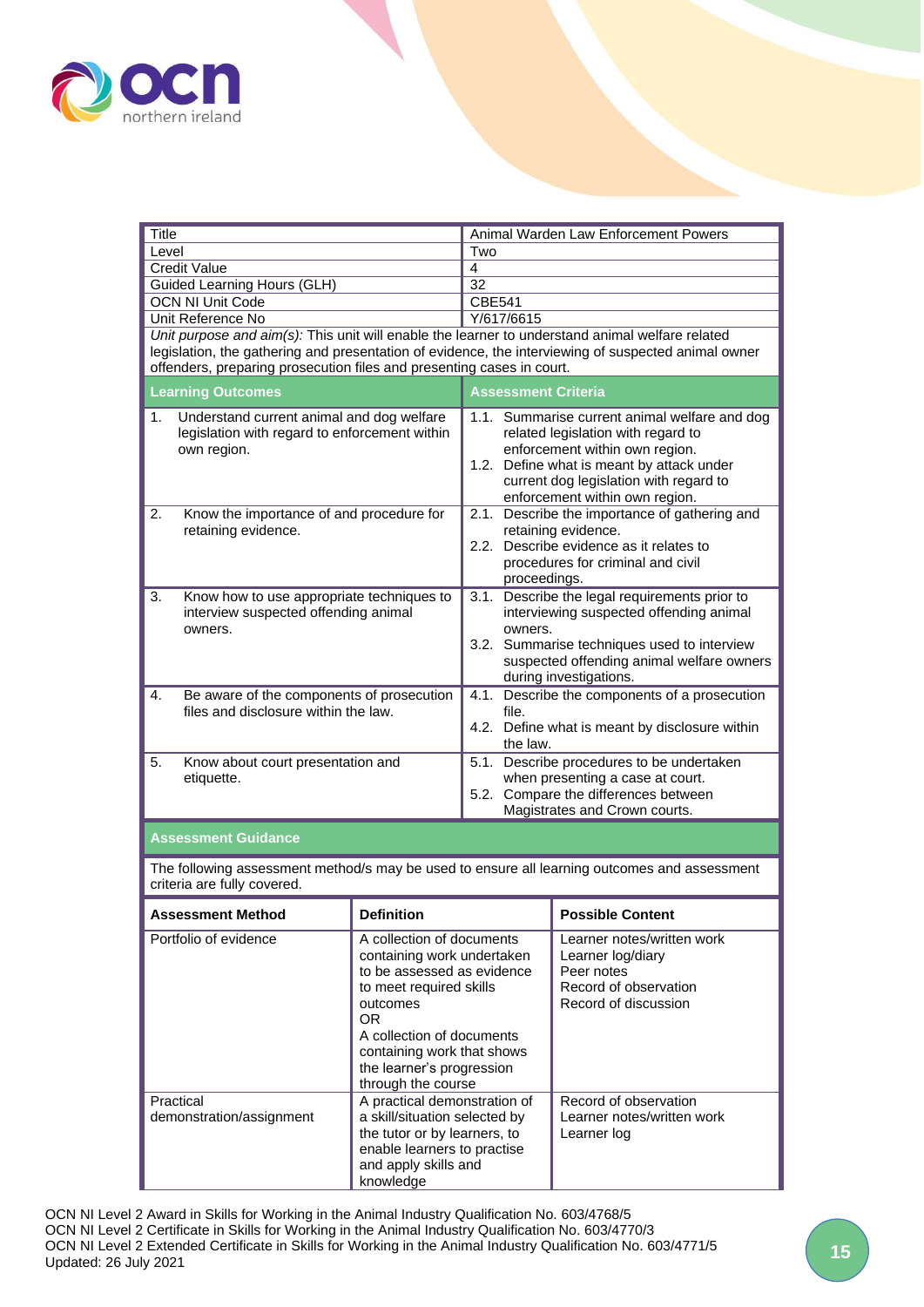

| Coursework   | Research or projects that<br>count towards a learner's<br>final outcome and<br>demonstrate the skills and/or<br>knowledge gained throughout<br>the course | Record of observation<br>Learner notes/written work<br>Tutor notes/record<br>Learner log/diary |
|--------------|-----------------------------------------------------------------------------------------------------------------------------------------------------------|------------------------------------------------------------------------------------------------|
| E-assessment | The use of information<br>technology to assess<br>learners' work                                                                                          | Electronic portfolio<br>E-tests                                                                |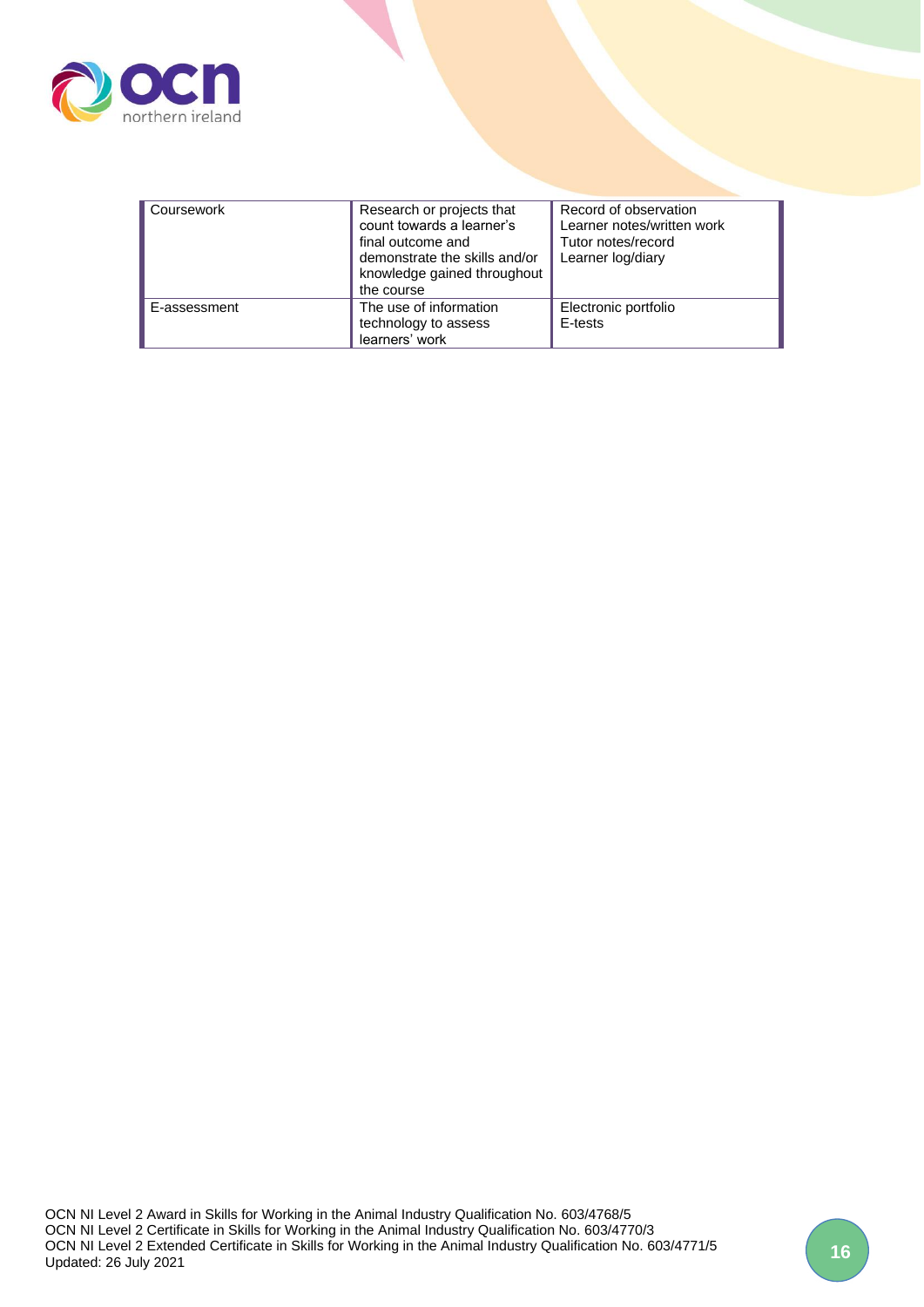

<span id="page-16-0"></span>

| Title                                                                                                                                                                     | Animal Health and Biosecurity                                                                                                                                                                                                                                                                                                                                                                                                                                                                                                                                                                                                                                                                                                                                                                                                          |  |  |
|---------------------------------------------------------------------------------------------------------------------------------------------------------------------------|----------------------------------------------------------------------------------------------------------------------------------------------------------------------------------------------------------------------------------------------------------------------------------------------------------------------------------------------------------------------------------------------------------------------------------------------------------------------------------------------------------------------------------------------------------------------------------------------------------------------------------------------------------------------------------------------------------------------------------------------------------------------------------------------------------------------------------------|--|--|
| Level                                                                                                                                                                     | Two                                                                                                                                                                                                                                                                                                                                                                                                                                                                                                                                                                                                                                                                                                                                                                                                                                    |  |  |
| <b>Credit Value</b>                                                                                                                                                       | 8                                                                                                                                                                                                                                                                                                                                                                                                                                                                                                                                                                                                                                                                                                                                                                                                                                      |  |  |
| Guided Learning Hours (GLH)                                                                                                                                               | 64                                                                                                                                                                                                                                                                                                                                                                                                                                                                                                                                                                                                                                                                                                                                                                                                                                     |  |  |
| OCN NI Unit Code                                                                                                                                                          | <b>CBE542</b>                                                                                                                                                                                                                                                                                                                                                                                                                                                                                                                                                                                                                                                                                                                                                                                                                          |  |  |
| Unit Reference No                                                                                                                                                         | D/617/6616                                                                                                                                                                                                                                                                                                                                                                                                                                                                                                                                                                                                                                                                                                                                                                                                                             |  |  |
| Unit purpose and $\dim(s)$ : This unit will enable the learner to gain a knowledge of the practices<br>required to prevent the spread of diseases through animal contact. |                                                                                                                                                                                                                                                                                                                                                                                                                                                                                                                                                                                                                                                                                                                                                                                                                                        |  |  |
|                                                                                                                                                                           |                                                                                                                                                                                                                                                                                                                                                                                                                                                                                                                                                                                                                                                                                                                                                                                                                                        |  |  |
| <b>Learning Outcomes</b>                                                                                                                                                  | Assessment Criteria                                                                                                                                                                                                                                                                                                                                                                                                                                                                                                                                                                                                                                                                                                                                                                                                                    |  |  |
| Be able to recognise signs of good and ill<br>1.<br>health in animals.                                                                                                    | Describe how the following may show signs<br>1.1<br>of good and ill health in animals:<br>nostrils<br>a)<br>b)<br>eyes<br>mouth/teeth<br>C)<br>d)<br>ears<br>coat/skin<br>e)<br>f)<br>paws/feet/hooves<br>heart rate<br>g)<br>h)<br>temperature<br>i)<br>posture<br>j)<br>movement<br>k)<br>behaviour<br>weight<br>$\vert$ )<br>1.2 Carry out a visual assessment of at least<br>two different mammals and at least one<br>reptile in order to decide if a health check is<br>necessary considering the following:<br>a) behaviour<br>b) weight<br>current condition<br>C)<br>1.3 Carry out and describe the steps involved<br>in conducting a health check on at least two<br>different mammals and at least one reptile.<br>1.4 Summarise the key indicators that should<br>be assessed when conducting a health<br>check of a bird. |  |  |
| 2.<br>Be able to recognise the signs, symptoms,<br>transmission and effects of communicable<br>diseases.                                                                  | 2.1<br>Define the terms communicable disease,<br>fomite and vector in relation to disease<br>transmission.<br>$2.2\,$<br>Describe the signs and symptoms of one<br>communicable disease, how it is<br>transmitted, its effects on the body and<br>appropriate treatment method.                                                                                                                                                                                                                                                                                                                                                                                                                                                                                                                                                        |  |  |
| 3.<br>Be able to recognise the signs, symptoms<br>and effects of zoonotic diseases.                                                                                       | 3.1<br>Define the term zoonotic disease.<br>3.2 <sub>2</sub><br>Describe the signs and symptoms of one<br>zoonotic disease, how it is transmitted, its<br>effects on the body and appropriate<br>treatment.                                                                                                                                                                                                                                                                                                                                                                                                                                                                                                                                                                                                                            |  |  |
| Understand the principles of preventing the<br>4.<br>spread of disease via animal contact.                                                                                | Describe the methods used to prevent the<br>4.1<br>spread of one bacterial, one viral and one<br>zoonotic disease during animal contact.<br>4.2<br>Define what is meant by a notifiable<br>disease.<br>4.3<br>Summarise the legal quarantine and<br>restriction requirements for at least two<br>notifiable diseases in the United Kingdom.<br>Describe methods of carcass destruction in<br>4.4<br>order to prevent the spread of disease.                                                                                                                                                                                                                                                                                                                                                                                            |  |  |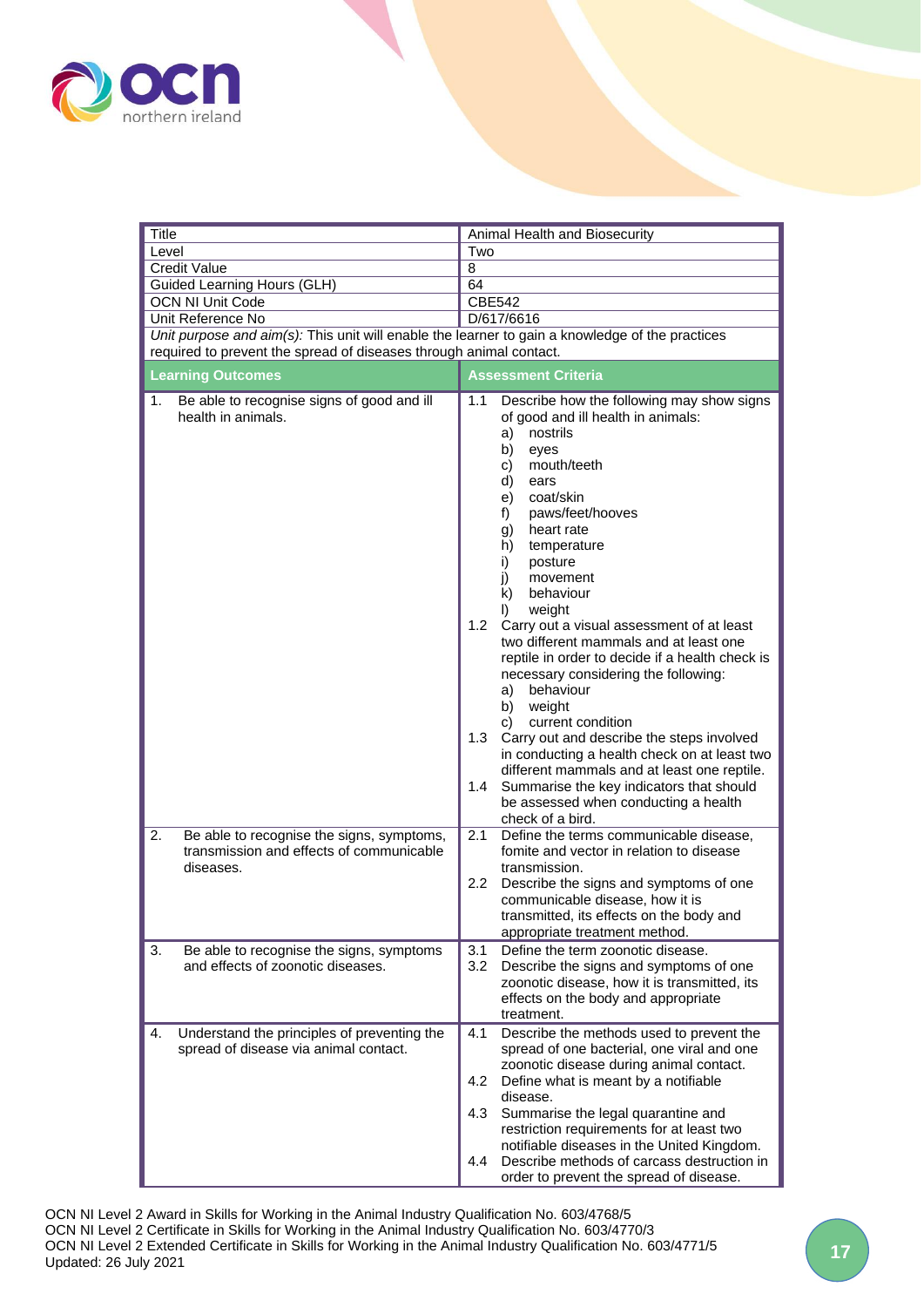

#### **Assessment Guidance**

The following assessment method/s may be used to ensure all learning outcomes and assessment criteria are fully covered.

| <b>Assessment Method</b>              | <b>Definition</b>                                                                                                                                                                                                                                | <b>Possible Content</b>                                                                                        |
|---------------------------------------|--------------------------------------------------------------------------------------------------------------------------------------------------------------------------------------------------------------------------------------------------|----------------------------------------------------------------------------------------------------------------|
| Portfolio of evidence                 | A collection of documents<br>containing work undertaken<br>to be assessed as evidence<br>to meet required skills<br>outcomes<br>0R<br>A collection of documents<br>containing work that shows<br>the learner's progression<br>through the course | Learner notes/written work<br>Learner log/diary<br>Peer notes<br>Record of observation<br>Record of discussion |
| Practical<br>demonstration/assignment | A practical demonstration of<br>a skill/situation selected by<br>the tutor or by learners, to<br>enable learners to practise<br>and apply skills and<br>knowledge                                                                                | Record of observation<br>Learner notes/written work<br>Learner log                                             |
| Coursework                            | Research or projects that<br>count towards a learner's<br>final outcome and<br>demonstrate the skills and/or<br>knowledge gained<br>throughout the course                                                                                        | Record of observation<br>Learner notes/written work<br>Tutor notes/record<br>Learner log/diary                 |
| E-assessment                          | The use of information<br>technology to assess<br>learners' work                                                                                                                                                                                 | Electronic portfolio<br>E-tests                                                                                |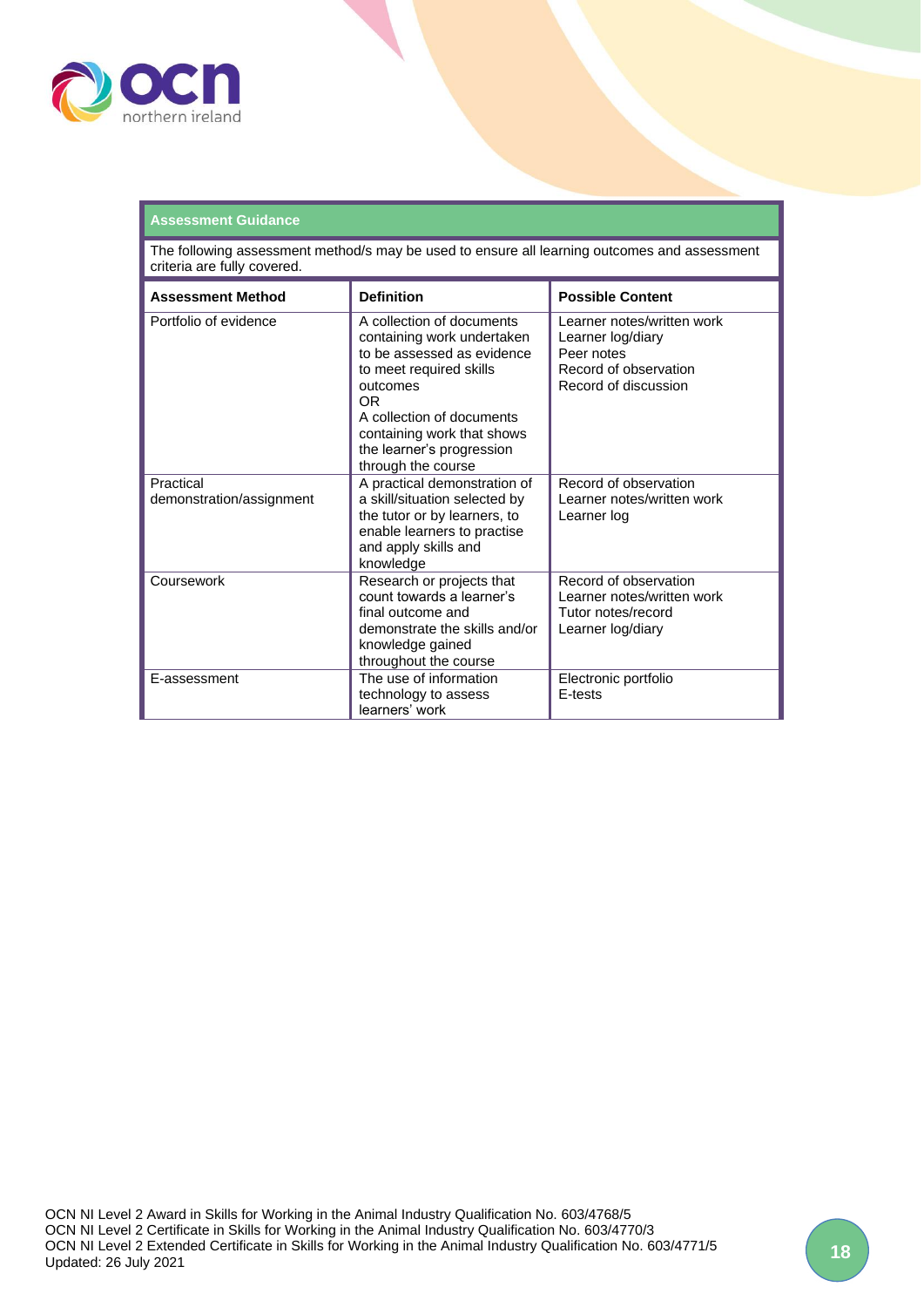

<span id="page-18-0"></span>

| Title                                                                                                                                                                                                | Animal First Aid                                                                                                                                                                                                                                                                                                                                                                                                                                                                                                     |  |  |
|------------------------------------------------------------------------------------------------------------------------------------------------------------------------------------------------------|----------------------------------------------------------------------------------------------------------------------------------------------------------------------------------------------------------------------------------------------------------------------------------------------------------------------------------------------------------------------------------------------------------------------------------------------------------------------------------------------------------------------|--|--|
| Level                                                                                                                                                                                                | Two                                                                                                                                                                                                                                                                                                                                                                                                                                                                                                                  |  |  |
| <b>Credit Value</b>                                                                                                                                                                                  | 8                                                                                                                                                                                                                                                                                                                                                                                                                                                                                                                    |  |  |
| Guided Learning Hours (GLH)                                                                                                                                                                          | 64                                                                                                                                                                                                                                                                                                                                                                                                                                                                                                                   |  |  |
| <b>OCN NI Unit Code</b>                                                                                                                                                                              | <b>CBE543</b>                                                                                                                                                                                                                                                                                                                                                                                                                                                                                                        |  |  |
| Unit Reference No                                                                                                                                                                                    | H/617/6617                                                                                                                                                                                                                                                                                                                                                                                                                                                                                                           |  |  |
| Unit purpose and aim(s): This unit will enable the learner to understand the principles of animal first aid.<br>The learner will also be able to demonstrate animal first aid techniques and skills. |                                                                                                                                                                                                                                                                                                                                                                                                                                                                                                                      |  |  |
| <b>Learning Outcomes</b>                                                                                                                                                                             | <b>Assessment Criteria</b>                                                                                                                                                                                                                                                                                                                                                                                                                                                                                           |  |  |
| 1.<br>Understand the fundamental principles of<br>animal first aid and how to respond in<br>emergency situations.                                                                                    | Define the three goals of first aid.<br>1.1<br>1.2 Describe the checking of airways, breathing,<br>and circulation (ABC) as the first step in first aid<br>for a given animal.<br>1.3 Assess an animal's first aid needs.<br>1.4 Summarise the health and safety principles<br>relating to undertaking animal care in first aid<br>situations.<br>1.5 Describe how to approach, restrain and handle<br>an animal in shock or in a collapsed state.<br>Describe how to carry and transport injured<br>1.6<br>animals. |  |  |
| 2.<br>Know the signs and symptoms of animal<br>internal illness or injury and actions to be<br>taken.                                                                                                | 2.1<br>Describe how to assess breathing and<br>circulation of an animal with suspected internal<br>illness or injury.<br>Summarise the signs and symptoms associated<br>2.2<br>with the following internal illnesses:<br>a) cardiac arrest<br>respiratory arrest<br>b)<br>2.3<br>Describe for at least two different species of<br>animal, how three types of poison affect them<br>including:<br>signs and symptoms<br>a)<br>appropriate first aid<br>b)                                                            |  |  |
| 3.<br>Know the signs, symptoms and effects of<br>common animal external injuries.                                                                                                                    | 3.1<br>Describe common external injuries and the<br>signs, symptoms and effects of each including:<br>a)<br>burns<br>scalds<br>b)<br>wasp stings<br>C)<br>bee stings<br>d)<br>Summarise the factors which can make a<br>3.2<br>severe burn potentially life threatening.                                                                                                                                                                                                                                             |  |  |
| Know the signs and symptoms associated<br>4.<br>with common animal conditions.                                                                                                                       | Describe the following conditions and their<br>4.1<br>signs and symptoms:<br>shock<br>a)<br>hypothermia<br>b)<br>hyperthermia<br>C)                                                                                                                                                                                                                                                                                                                                                                                  |  |  |
| 5.<br>Be able to perform animal first aid.                                                                                                                                                           | 5.1<br>Carry out a health check to assess a given<br>animal's first aid needs.<br>Demonstrate how to perform animal first aid for<br>5.2<br>the following scenarios:<br>arterial bleed<br>a)<br>burn/scald<br>b)<br>broken bone<br>C)<br>respiratory arrest<br>d)<br>cardiac arrest<br>e)                                                                                                                                                                                                                            |  |  |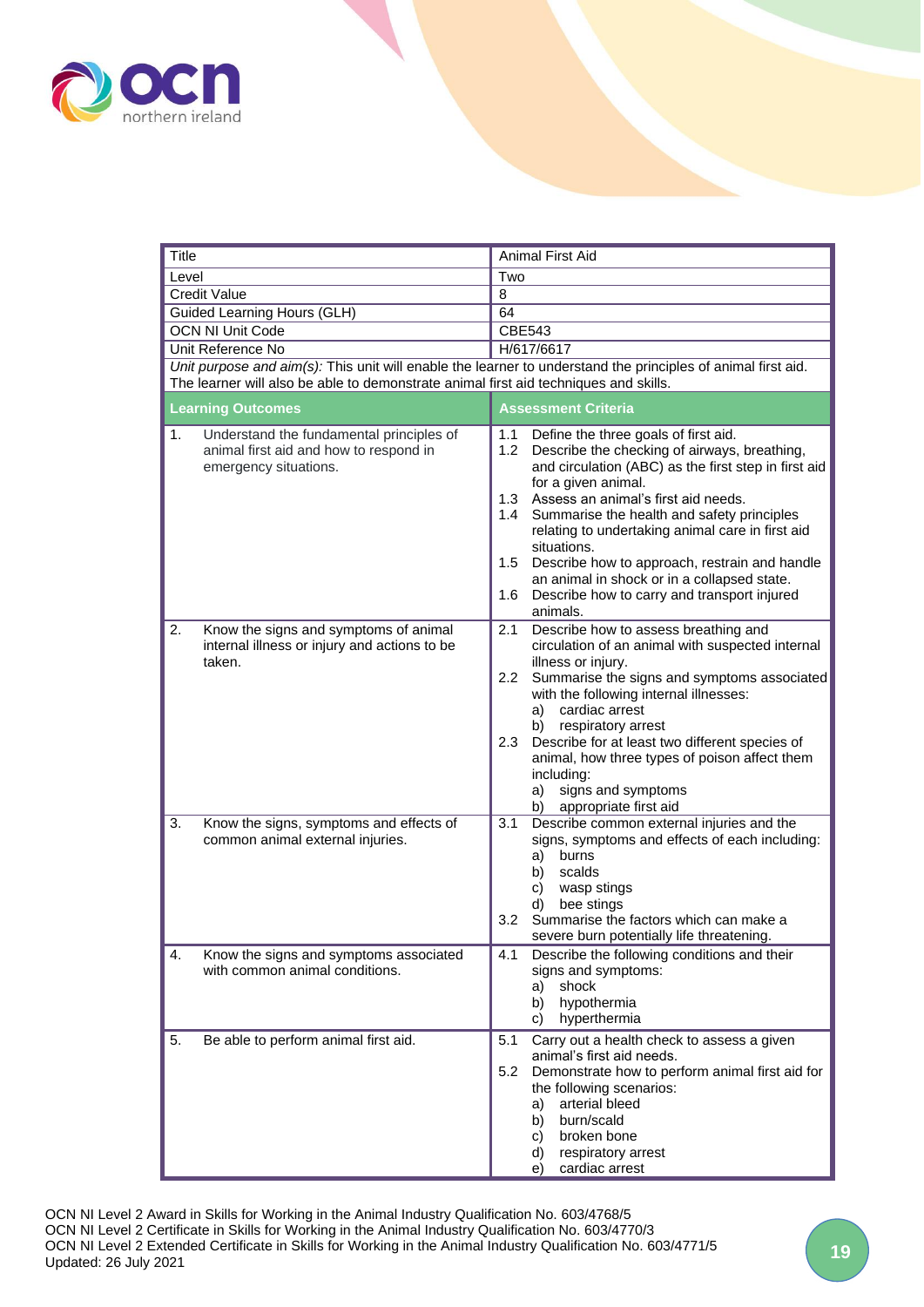

| Portfolio of evidence                                                                                                       | collection of documents<br>A<br>containing work undertaken to<br>ho accoccod as ovidance to |                                                                                                                                                                                                                                                                                                                                                         |                                              | Learner notes/written work<br>Learner log/diary |                                                                                                                                                                                                                                  |
|-----------------------------------------------------------------------------------------------------------------------------|---------------------------------------------------------------------------------------------|---------------------------------------------------------------------------------------------------------------------------------------------------------------------------------------------------------------------------------------------------------------------------------------------------------------------------------------------------------|----------------------------------------------|-------------------------------------------------|----------------------------------------------------------------------------------------------------------------------------------------------------------------------------------------------------------------------------------|
| <b>Assessment Method</b>                                                                                                    | <b>Definition</b>                                                                           |                                                                                                                                                                                                                                                                                                                                                         |                                              |                                                 | <b>Possible Content</b>                                                                                                                                                                                                          |
| The following assessment method/s may be used to ensure all learning outcomes and assessment criteria<br>are fully covered. |                                                                                             |                                                                                                                                                                                                                                                                                                                                                         |                                              |                                                 |                                                                                                                                                                                                                                  |
| <b>Assessment Guidance</b>                                                                                                  |                                                                                             |                                                                                                                                                                                                                                                                                                                                                         |                                              |                                                 |                                                                                                                                                                                                                                  |
| Know how to carry out first aid following a<br>6.<br>road traffic accident (RTA).                                           |                                                                                             | carrying out Cardio Pulmonary<br>d)<br><b>Resuscitation (CPR)</b><br>6.1. Identify at least five injuries which could result<br>from a road traffic accident and how you would<br>assess and prioritise them.<br>6.2. Describe at least three measures you must<br>undertake when transferring an animal involved<br>in an RTA to a veterinary surgery. |                                              |                                                 |                                                                                                                                                                                                                                  |
|                                                                                                                             |                                                                                             | 5.3.                                                                                                                                                                                                                                                                                                                                                    | f)<br>g)<br>h)<br>i)<br>k)<br>a)<br>b)<br>C) | bee sting<br>shock<br>bleed                     | anaphylactic shock<br>wasp sting<br>hypothermia<br>hyperthermia<br>Demonstrate the following first aid treatments:<br>applying a tourniquet<br>applying a pressure bandage to stop a<br>applying a dressing over a burn or scald |

|                                       | containing work undertaken to<br>be assessed as evidence to<br>meet required skills outcomes<br><b>OR</b><br>collection of documents<br>A<br>containing work that shows the<br>learner's progression through<br>the course | Learner log/diary<br>Peer notes<br>Record of observation<br>Record of discussion               |
|---------------------------------------|----------------------------------------------------------------------------------------------------------------------------------------------------------------------------------------------------------------------------|------------------------------------------------------------------------------------------------|
| Practical<br>demonstration/assignment | A practical demonstration of a<br>skill/situation selected by the<br>tutor or by learners, to enable<br>learners to practise and apply<br>skills and knowledge                                                             | Record of observation<br>Learner notes/written work<br>Learner log                             |
| Coursework                            | Research or projects that count<br>towards a learner's<br>final<br>outcome and demonstrate the<br>skills and/or knowledge gained<br>throughout the course                                                                  | Record of observation<br>Learner notes/written work<br>Tutor notes/record<br>Learner log/diary |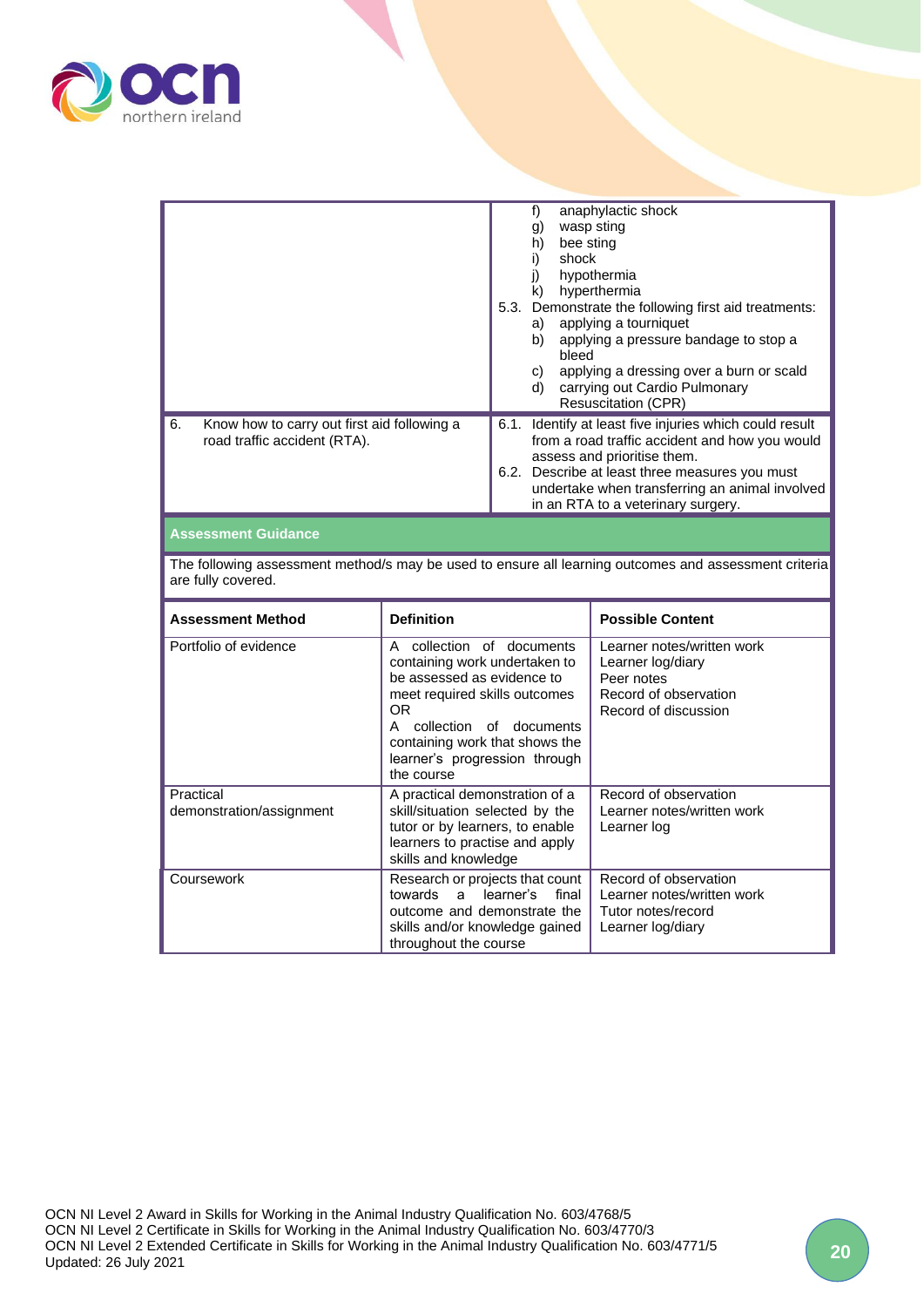

<span id="page-20-0"></span>

| <b>Title</b>                                                                                        | Grooming Skills and Techniques for Small Pet<br>Animals                                                                                                                                               |  |  |
|-----------------------------------------------------------------------------------------------------|-------------------------------------------------------------------------------------------------------------------------------------------------------------------------------------------------------|--|--|
| Level                                                                                               | Two                                                                                                                                                                                                   |  |  |
| <b>Credit Value</b>                                                                                 | $\overline{4}$                                                                                                                                                                                        |  |  |
| Guided Learning Hours (GLH)                                                                         | $\overline{32}$                                                                                                                                                                                       |  |  |
| <b>OCN NI Unit Code</b>                                                                             | <b>CBE544</b>                                                                                                                                                                                         |  |  |
| Unit Reference No                                                                                   | M/617/6619                                                                                                                                                                                            |  |  |
| Unit purpose and aim(s): The unit will enable the learners to be able to perform the basic grooming |                                                                                                                                                                                                       |  |  |
| of small pet animals.                                                                               |                                                                                                                                                                                                       |  |  |
| <b>Learning Outcomes</b>                                                                            | <b>Assessment Criteria</b>                                                                                                                                                                            |  |  |
| Be aware of the characteristics of animal<br>1.<br>health.                                          | 1.1. Compare the characteristics of animals in<br>good health and ill health.                                                                                                                         |  |  |
| 2.<br>Be able to assess the grooming<br>requirements of animals.                                    | 2.1. Describe at least three reasons why<br>animals need regular grooming.                                                                                                                            |  |  |
|                                                                                                     | 2.2. Compare the differences in animal coat<br>types and how environmental factors may<br>affect them.                                                                                                |  |  |
|                                                                                                     | 2.3. Conduct a risk assessment to identify the<br>possible health and safety implications of<br>grooming.                                                                                             |  |  |
|                                                                                                     | 2.4. Summarise the health and safety<br>implications of grooming animals by<br>producing risk assessments for the<br>grooming of the following:<br>a)<br>dog<br>b)<br>cat<br>C)<br>other small mammal |  |  |
|                                                                                                     | 2.5. Summarise the grooming requirements of<br>the following:<br>a) five different species<br>b) five breeds of cat<br>c) five breeds of dog                                                          |  |  |
|                                                                                                     | 2.6. Identify at least five types of grooming<br>equipment, their uses, preparation and<br>maintenance.                                                                                               |  |  |
|                                                                                                     | 2.7. Prepare and maintain at least three types of<br>grooming equipment.                                                                                                                              |  |  |
| Be able to groom small pet animals.<br>3.                                                           | 3.1. Carry out an animal health check in<br>preparation for grooming.                                                                                                                                 |  |  |
|                                                                                                     | 3.2. Carry out a visual behavioural assessment<br>to allow for safe approach.                                                                                                                         |  |  |
|                                                                                                     | 3.3. Carry out safe practical handling and                                                                                                                                                            |  |  |
|                                                                                                     | restraint techniques while grooming.                                                                                                                                                                  |  |  |
|                                                                                                     | 3.4. Carry out practical bathing and grooming                                                                                                                                                         |  |  |
|                                                                                                     | techniques for at least three different                                                                                                                                                               |  |  |
|                                                                                                     | species of small pet animal.                                                                                                                                                                          |  |  |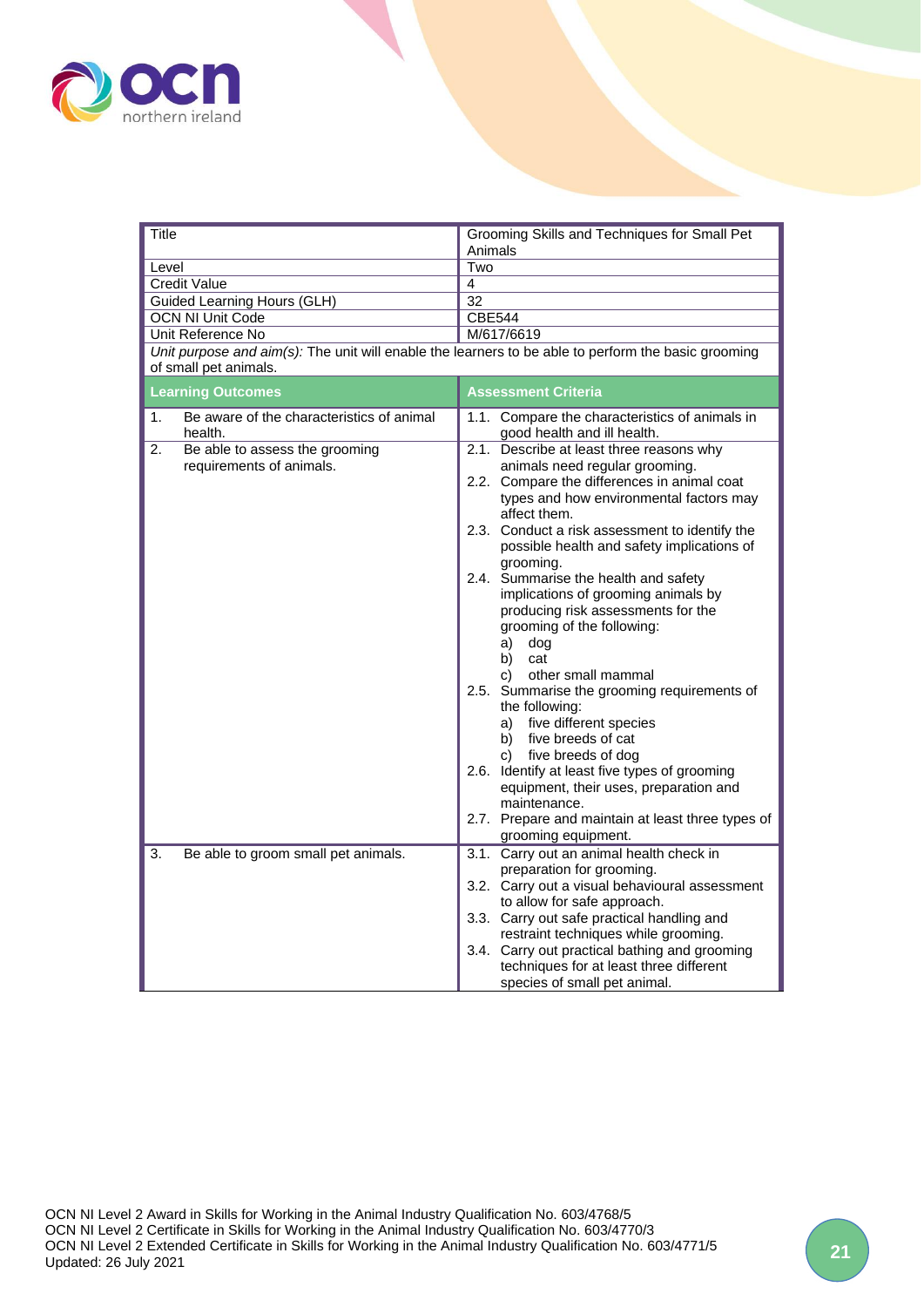

#### **Assessment Guidance** The following assessment method/s may be used to ensure all learning outcomes and assessment criteria are fully covered. **Assessment Method | Definition | Possible Content** Portfolio of evidence **A** collection of documents containing work undertaken to be assessed as evidence to meet required skills outcomes OR A collection of documents containing work that shows the learner's progression through the course Learner notes/written work Learner log/diary Peer notes Record of observation Record of discussion Practical demonstration/assignment A practical demonstration of a skill/situation selected by the tutor or by learners, to enable learners to practise and apply skills and knowledge Record of observation Learner notes/written work Learner log Coursework Research or projects that count towards a learner's final outcome and demonstrate the skills and/or knowledge gained throughout the course Record of observation Learner notes/written work Tutor notes/record Learner log/diary E-assessment The use of information technology to assess learners' work Electronic portfolio E-tests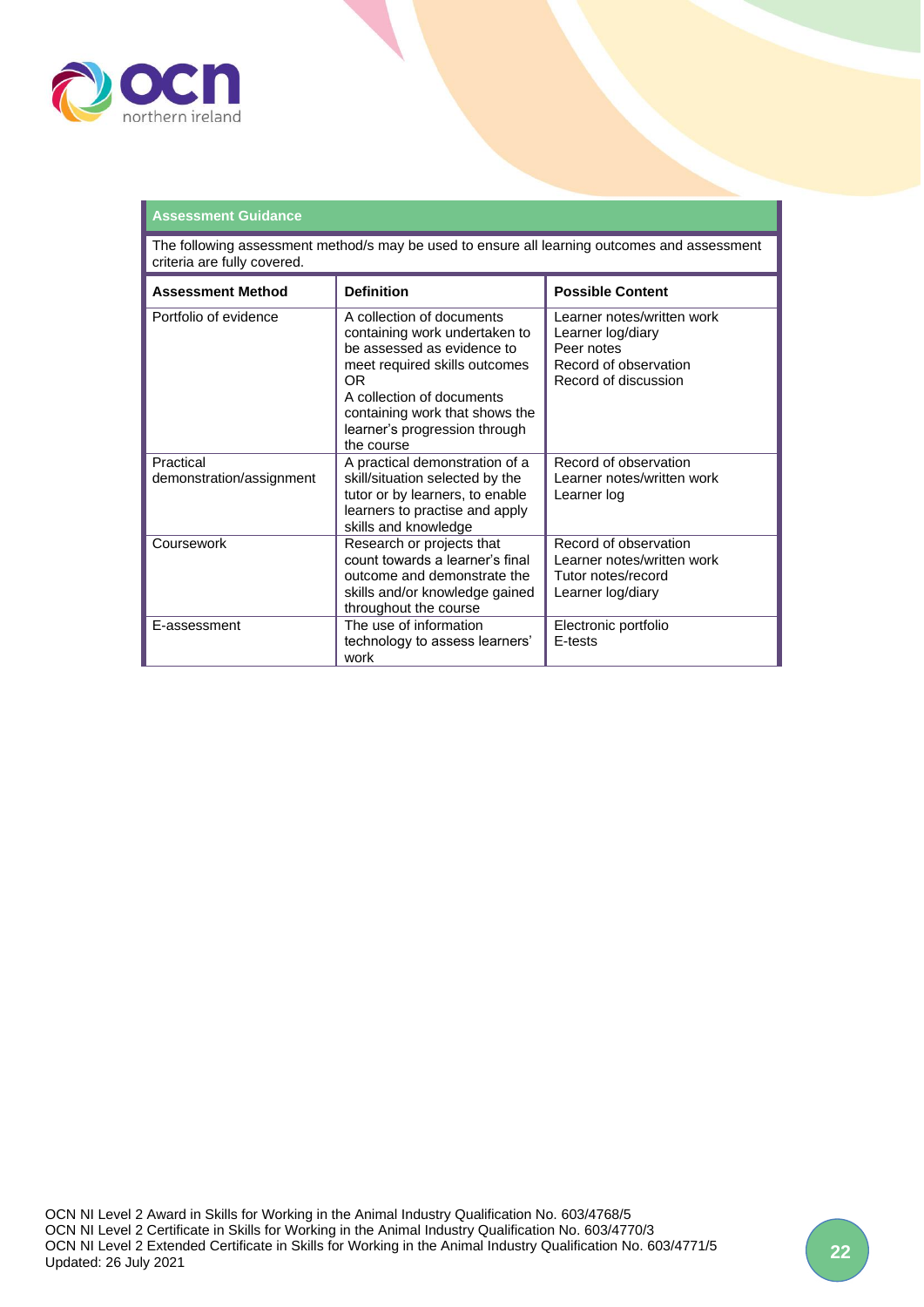

<span id="page-22-0"></span>

| <b>Title</b>                                                                                                                                                                                                                                                               |                                              | Working in the Animal Industry                                                                                                                                                                                                                                                                                                                                |                                                                                                                       |                         |
|----------------------------------------------------------------------------------------------------------------------------------------------------------------------------------------------------------------------------------------------------------------------------|----------------------------------------------|---------------------------------------------------------------------------------------------------------------------------------------------------------------------------------------------------------------------------------------------------------------------------------------------------------------------------------------------------------------|-----------------------------------------------------------------------------------------------------------------------|-------------------------|
| Level                                                                                                                                                                                                                                                                      |                                              | Two                                                                                                                                                                                                                                                                                                                                                           |                                                                                                                       |                         |
| <b>Credit Value</b>                                                                                                                                                                                                                                                        |                                              | 4                                                                                                                                                                                                                                                                                                                                                             |                                                                                                                       |                         |
|                                                                                                                                                                                                                                                                            | Guided Learning Hours (GLH)                  |                                                                                                                                                                                                                                                                                                                                                               | 32                                                                                                                    |                         |
|                                                                                                                                                                                                                                                                            | <b>OCN NI Unit Code</b><br>Unit Reference No |                                                                                                                                                                                                                                                                                                                                                               | <b>CBE545</b>                                                                                                         |                         |
|                                                                                                                                                                                                                                                                            |                                              |                                                                                                                                                                                                                                                                                                                                                               | T/617/6640<br>Unit purpose and aim(s): This unit will enable the learner to understand the skills required to work in |                         |
|                                                                                                                                                                                                                                                                            | the animal industry.                         |                                                                                                                                                                                                                                                                                                                                                               |                                                                                                                       |                         |
|                                                                                                                                                                                                                                                                            | <b>Learning Outcomes</b>                     |                                                                                                                                                                                                                                                                                                                                                               | <b>Assessment Criteria</b>                                                                                            |                         |
|                                                                                                                                                                                                                                                                            |                                              |                                                                                                                                                                                                                                                                                                                                                               |                                                                                                                       |                         |
| Be aware of the importance of presenting a<br>1.<br>positive workplace image in the animal<br>industry.                                                                                                                                                                    |                                              | 1.1. Describe the importance of the following<br>when working within the animal industry:<br>appropriate clothing and appearance<br>a)<br>timekeeping<br>b)<br>initiative<br>C)<br>positive attitude<br>d) l<br>1.2. Describe the impact of appropriate and<br>inappropriate use of social media in the<br>workplace.                                         |                                                                                                                       |                         |
| 2.<br>Understand health and safety in animal<br>industry workplaces.                                                                                                                                                                                                       |                                              | 2.1. Summarise the main legislation relevant to<br>health and safety in an animal industry<br>workplace.<br>2.2. Summarise animal technician working<br>practices including potential risks and how<br>they may be minimised.<br>2.3. Identify personal protective clothing that is<br>required for at least three different roles in<br>the animal industry. |                                                                                                                       |                         |
| Be able to communicate effectively in<br>3.<br>animal industry workplaces.                                                                                                                                                                                                 |                                              | 3.1. Summarise the main characteristics of<br>effective communication.<br>3.2. Summarise why it is important to<br>communicate effectively with work<br>colleagues in an animal industry workplace.<br>3.3. Demonstrate effective communication<br>within an animal industry workplace.                                                                       |                                                                                                                       |                         |
| Be aware of how to manage conflict in the<br>4.<br>workplace.                                                                                                                                                                                                              |                                              | 4.1. Define the terms conflict management and<br>workplace violence.<br>4.2. Summarise the policies and procedures an<br>individual should adhere to if conflict or<br>violence arises in the workplace.                                                                                                                                                      |                                                                                                                       |                         |
|                                                                                                                                                                                                                                                                            | <b>Assessment Guidance</b>                   |                                                                                                                                                                                                                                                                                                                                                               |                                                                                                                       |                         |
| The following assessment method/s may be used to ensure all learning outcomes and assessment<br>criteria are fully covered.                                                                                                                                                |                                              |                                                                                                                                                                                                                                                                                                                                                               |                                                                                                                       |                         |
|                                                                                                                                                                                                                                                                            | <b>Assessment Method</b>                     | <b>Definition</b>                                                                                                                                                                                                                                                                                                                                             |                                                                                                                       | <b>Possible Content</b> |
| Portfolio of evidence<br>A collection of documents<br>containing work undertaken<br>to be assessed as evidence<br>to meet required skills<br>outcomes<br>OR.<br>A collection of documents<br>containing work that shows<br>the learner's progression<br>through the course |                                              |                                                                                                                                                                                                                                                                                                                                                               | Learner notes/written work<br>Learner log/diary<br>Peer notes<br>Record of observation<br>Record of discussion        |                         |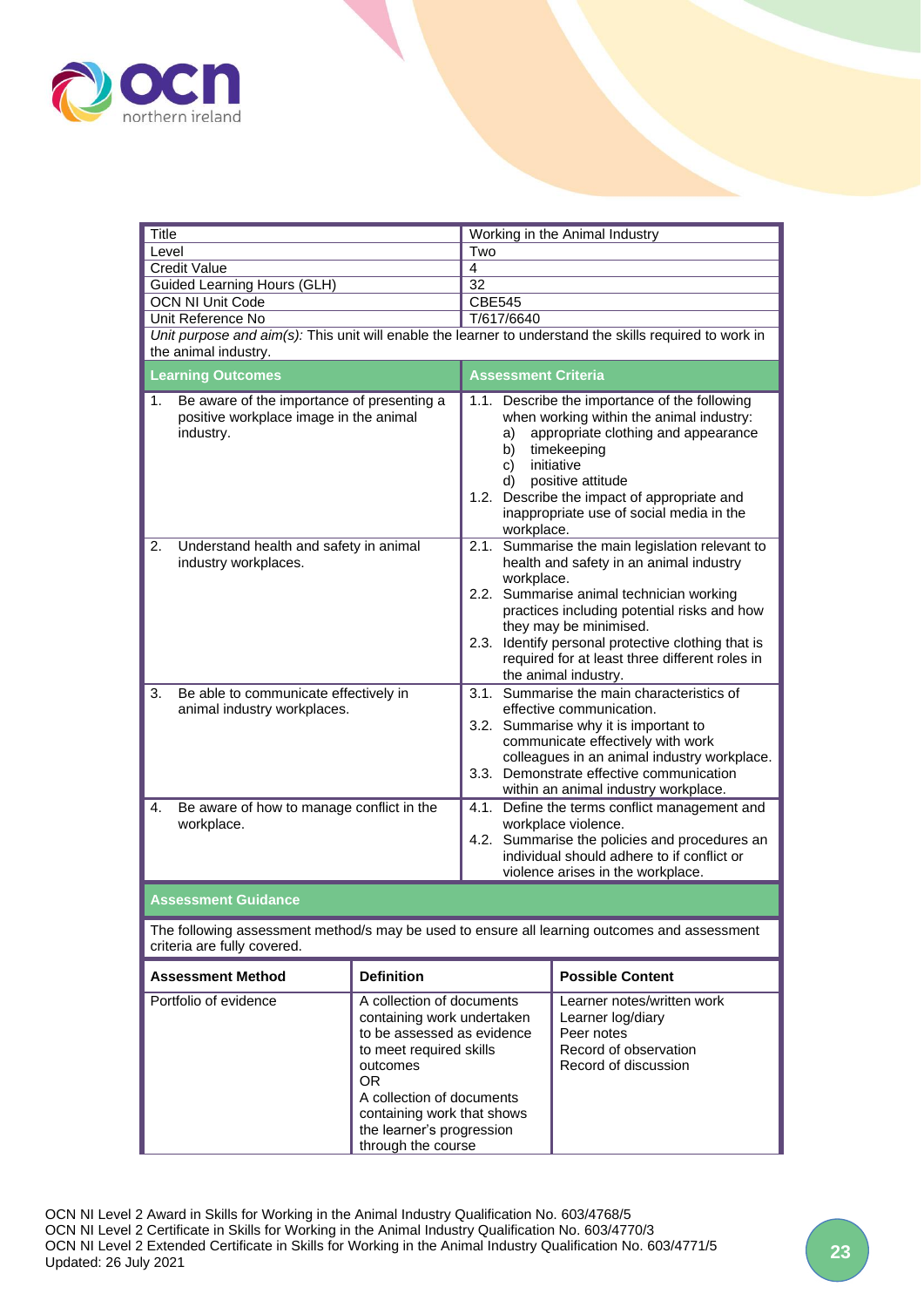

| Practical                | A practical demonstration of  | Record of observation      |
|--------------------------|-------------------------------|----------------------------|
| demonstration/assignment | a skill/situation selected by | Learner notes/written work |
|                          | the tutor or by learners, to  | Learner log                |
|                          | enable learners to practise   |                            |
|                          | and apply skills and          |                            |
|                          | knowledge                     |                            |
| Coursework               | Research or projects that     | Record of observation      |
|                          | count towards a learner's     | Learner notes/written work |
|                          | final outcome and             | Tutor notes/record         |
|                          | demonstrate the skills and/or | Learner log/diary          |
|                          | knowledge gained throughout   |                            |
|                          | the course                    |                            |
| E-assessment             | The use of information        | Electronic portfolio       |
|                          | technology to assess          | E-tests                    |
|                          | learners' work                |                            |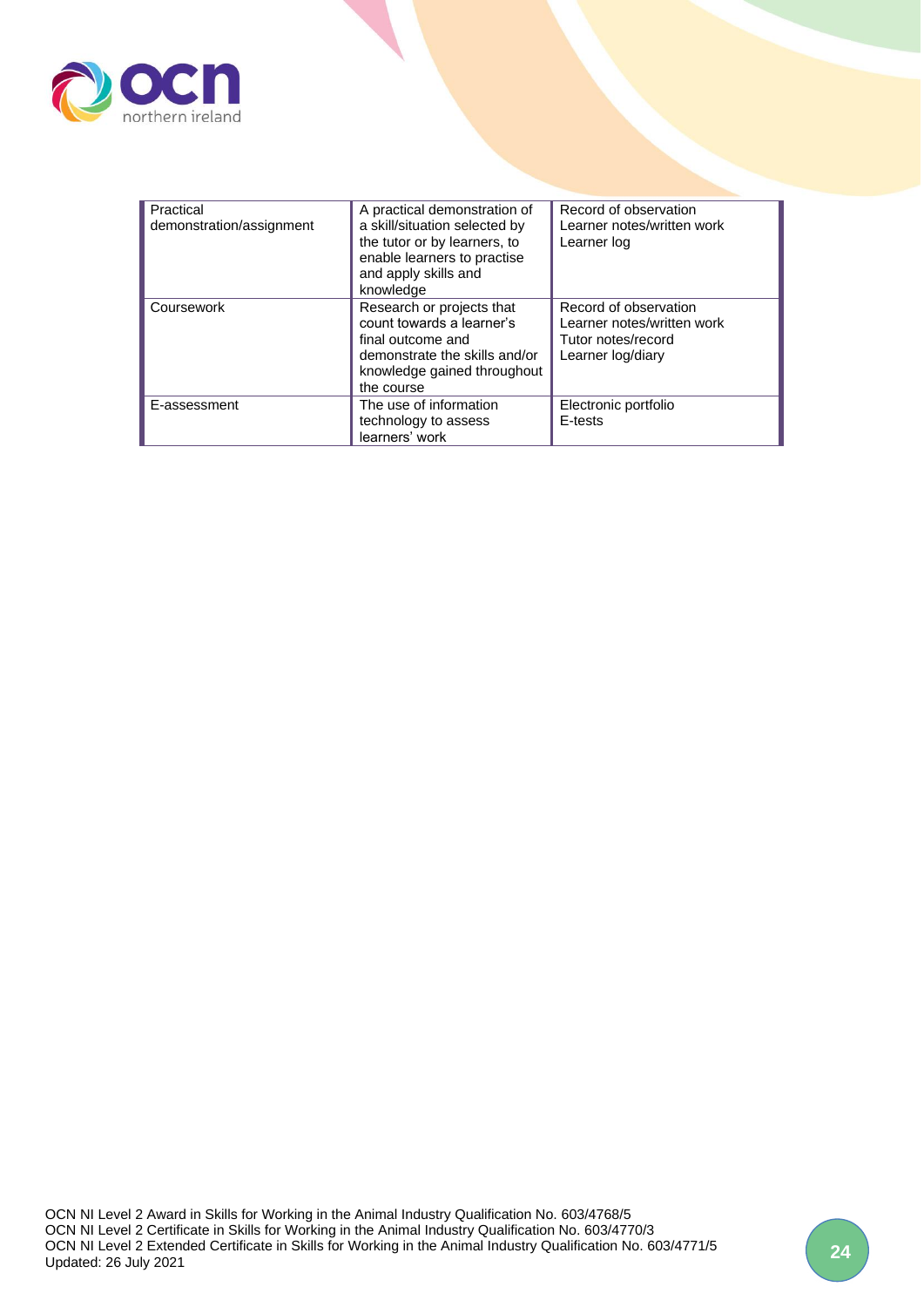

## <span id="page-24-0"></span>**Quality Assurance of Centre Performance**

## <span id="page-24-1"></span>**External Verification**

All OCN NI recognised centres are subject to External Verification. External verification visits and monitoring activities will be conducted annually to confirm continued compliance with the conditions of recognition, review the centre's risk rating for the qualifications and to assure OCN NI of the maintenance of the integrity of the qualifications.

The External Verifier will review the delivery and assessment of the qualifications. This will include the review of a sample of assessment evidence and evidence of the internal verification of assessment and assessment decisions. This will form the basis of the EV report and will inform OCN NI's annual assessment of centre compliance and risk. The External Verifier is appointed by OCN NI.

### <span id="page-24-2"></span>**Standardisation**

As a process, standardisation is designed to ensure consistency and promote good practice in understanding and application of standards. Standardisation events:

- make qualified statements about the level of consistency in assessment across centres delivering a qualification
- make statements on the standard of evidence that is required to meet the assessment criteria for units in a qualification
- make recommendations on assessment practice
- produce advice and guidance for the assessment of units
- identify good practice in assessment and internal verification

Centres offering units of an OCN NI qualification must attend and contribute assessment materials and learner evidence for standardisation events if requested.

OCN NI will notify centres of the nature of sample evidence required for standardisation events (this will include assessment materials, learner evidence and relevant assessor and internal verifier documentation). OCN NI will make standardisation summary reports available and correspond directly with centres regarding event outcomes.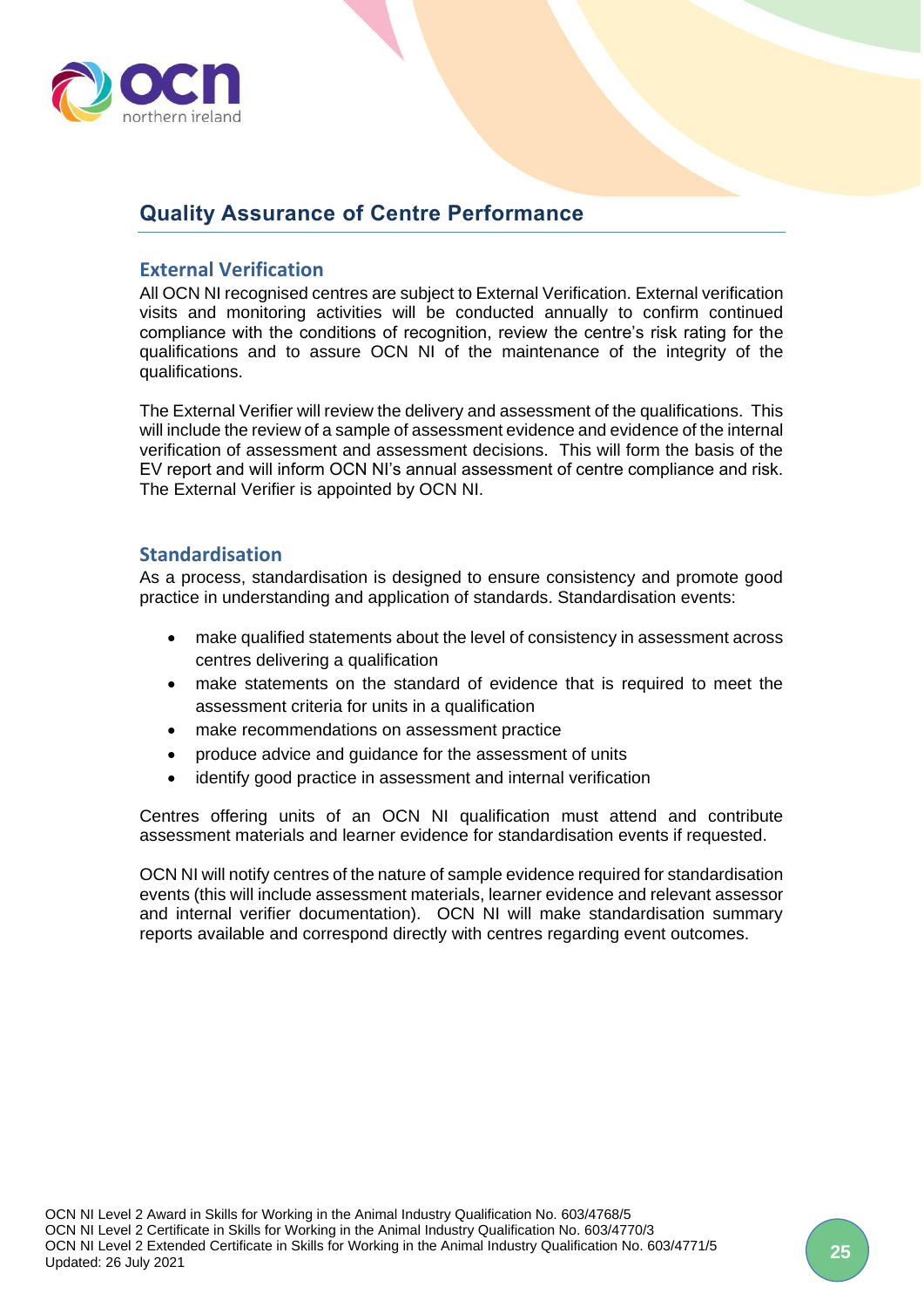

## <span id="page-25-0"></span>**Administration**

### <span id="page-25-1"></span>**Registration**

A centre must register learners within 20 working days of commencement of a qualification.

## <span id="page-25-2"></span>**Certification**

Certificates will be issued to centres within 20 working days of receipt of correctly completed results marksheets. It is the responsibility of the centre to ensure that certificates received from OCN NI are held securely and distributed to learners promptly and securely.

### <span id="page-25-3"></span>**Charges**

OCN NI publishes all up to date qualification fees in its Fees and Invoicing Policy document. Further information can be found on the centre login area of the OCN NI website.

## <span id="page-25-4"></span>**Equality, Fairness and Inclusion**

OCN NI has considered the requirements of equalities legislation in developing the specification for these qualifications. For further information and guidance relating to access to fair assessment and the OCN NI Reasonable Adjustments and Special Considerations policies, centres should refer to the OCN NI website.

#### <span id="page-25-5"></span>**Retention of Evidence**

OCN NI has published guidance for centres on the retention of evidence. Details are provided in the OCN NI Centre Handbook and can be accessed via the OCN NI website.